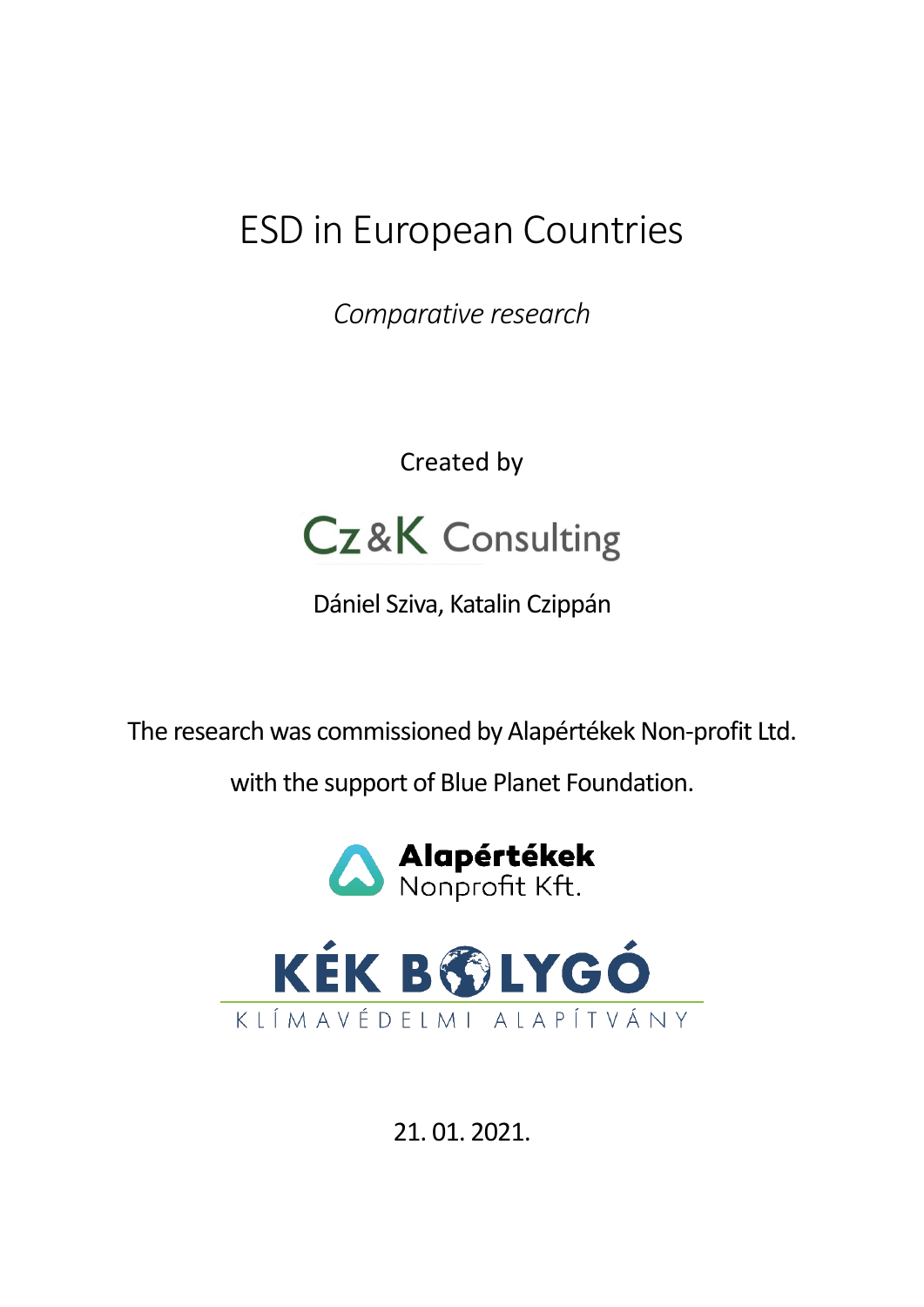## The aim of the research

In 2021, Hungarian ESD reached a new milestone: "Green Planet" Sustainability Toolkit (framework curriculum, textbook and workbook) have been published. In order to identify the novelty of the Toolkit and to collect ideas from other countries, a comparative research have been conducted on European practices in selected EU and non-EU countries, particularly in the Carpathian Basin and the V4 countries.

# Methodology

The method of the research was document analysis, in which the online available national core curricula, subject descriptions and textbooks of the examined countries at ISCED-2 and ISCED-3 levels has been examined and compared to identify their sustainability and environmental-related contents (keywords: sustainability, environment, nature, ecology). The additional basis of the comparison were the monitoring reports of UNECE Steering Committee for ESD, and the databases proposed by coordination offices.

Countries examined: Austria, Czech Republic, Finland, Croatia, Poland, Hungary, Germany, Romania, Serbia, Slovakia, Slovenia.

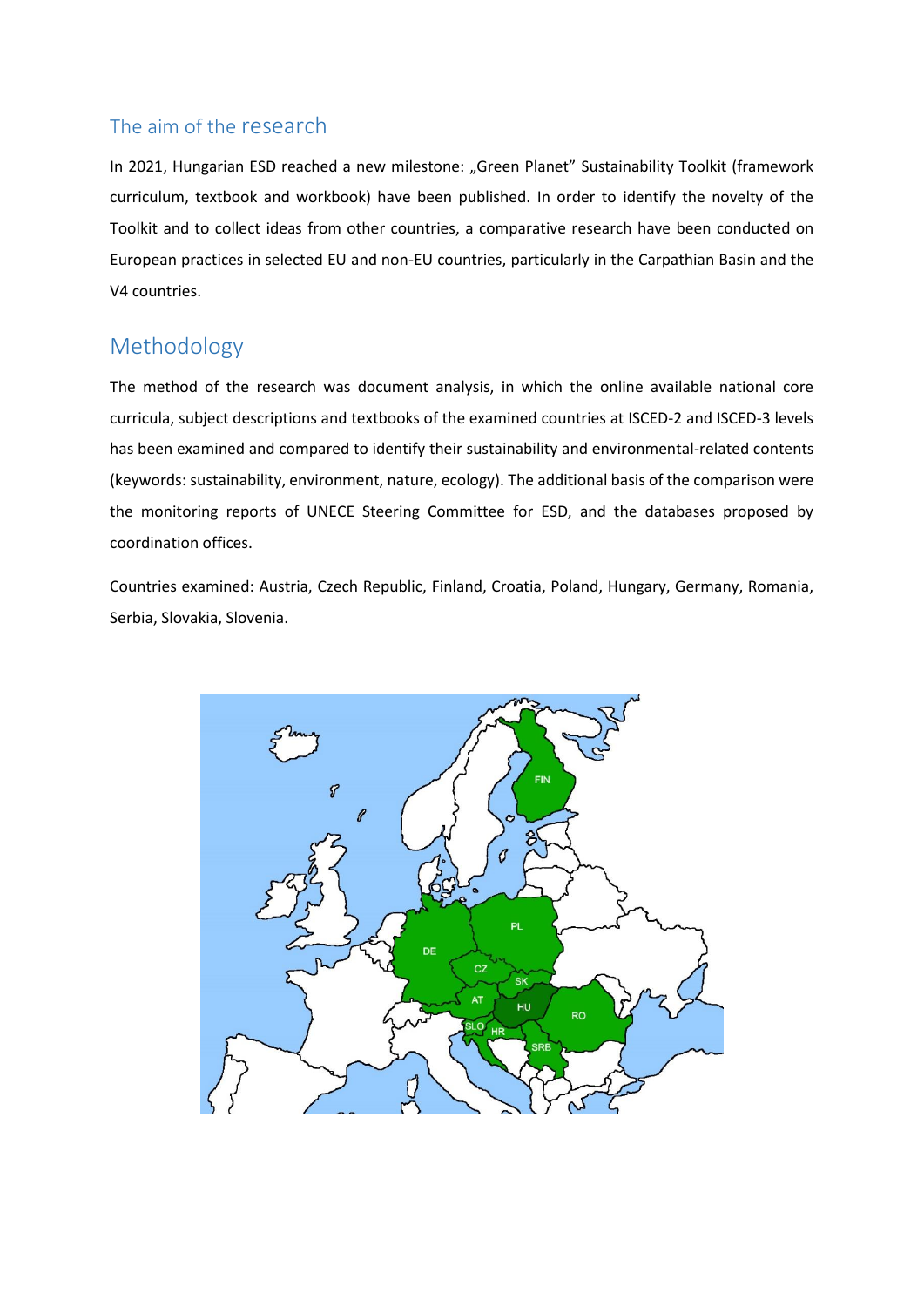The comparison has been based on the following aspects:

- it's a separate subject or cross-curricular topic
- it fits into the National Core Curriculum.
- its approach is complex, systemic,
- its topics are closely related to the everyday life of students,
- its focus is on environmental sustainability
- synthesizing, practice-based lessons
- exciting form and design for the students

## ESD in close-by countries

#### Romania

In Romania education is in the hands of the Ministry of Education and Research. Primary school is called *gimnaziu*, the equivalent to secondary school is *liceu*. The subjects which are to be taught are specified by the national curricula. The institutional curricula contain two parts: a common curricula and one defined by the schools decision, this is called *Curriculumul la decizia şcolii (CDS).* The CDS contains nationally and institutionally offered possibilities as well.

The national school programs are pre-defined education plans, which are based on the best practices of developing of the curricula. These plans are strongly connected to the scientific and educational areas as well. The education plans in use are a result of consultation and negotiation with affected people (e.g. students, parent, community members). Lessons selected by the institutions can be included in the CDS for a total of 1-3 hours per week, 0-2 hours per topic group. Examining the list of mandatory curricula it is obvious that there is no subject targeting ESD.<sup>1</sup> Based on the school's decision a subject called "Ecology and education of environment protection" (*Educaţie ecologică şi de protecţie a mediului, clasele V-VII*)) can be chosen in the 5-7th grade.<sup>2</sup>

Studying the description of the program it makes a pleasant first impact that the subject is based on the Earth Charta's principles. The overall goal of the program is to use the main concepts and principles of environmental protection education to improve the ability to observe reality and to presume and achieve eco-conscious behaviour. In order to reach this, differing by class there are reference goals which are matched to the students age and knowledge (e.g. identifying the elements of the

 $\mathfrak{Z}$ 

<sup>1</sup> <http://programe.ise.ro/Actuale/Programeinvigoare.aspx>

[http://programe.ise.ro/Portals/1/Curriculum/Progr\\_Gim/CD/Educatie%20ecologica%20si%20de%20protectie%20a%20med](http://programe.ise.ro/Portals/1/Curriculum/Progr_Gim/CD/Educatie%20ecologica%20si%20de%20protectie%20a%20mediului_%20prescolar_primar_gimnazial.pdf) [iului\\_%20prescolar\\_primar\\_gimnazial.pdf](http://programe.ise.ro/Portals/1/Curriculum/Progr_Gim/CD/Educatie%20ecologica%20si%20de%20protectie%20a%20mediului_%20prescolar_primar_gimnazial.pdf)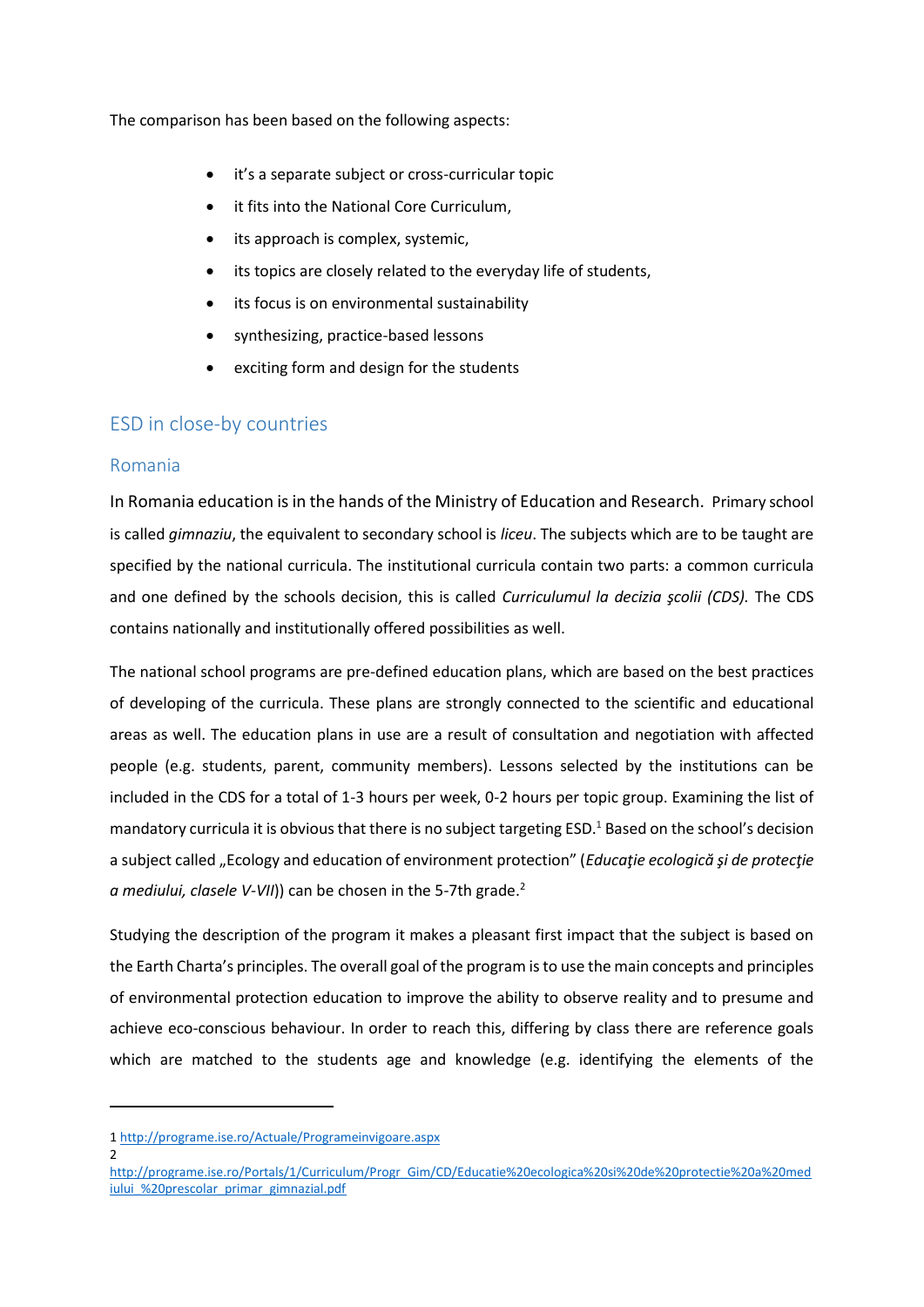environment, grading pollutant materials according to various aspects, being familiar with the exercises which can improve the quality of the environment, etc.) and learning activities aiming to reach them (researches, case-studies, making mini projects, collection of good exercises etc.). Looking at the table of contents the knowledge to be delivered is linked to 4 topics in every class. This results the subject having more of a natural scientific theoretical scope with less practical elements. The program also contains methodological recommendations aiming to improve the effectiveness of delivering the knowledge, these are dominated by less frontal methods e.g test, essay, interview, project, observation, self-rating) which are positive overall.

**Compared to the Hungarian Green Planet Toolkit, it can be said that there are overlaps in terms of topics, but Hungarian practice affects much more complex and wider range of sustainability, and it is more advanced in system thinking and practical knowledge that can be used in everyday life and contains more favourable methods.**

In contrast to high school (corresponding to the Hungarian upper secondary school), **the offer of centrally recommended programs at ISCED-3 (general secondary schools) no longer includes a similar optional program aimed at sustainability education. The knowledge connected to sustainability and environment protection comes up primarily in natural scientific classes** (eg. biology, geography).

#### Slovakia

In Slovakia the establishment in charge of public education is the Ministry of Education, Science, Research and Sports.<sup>3</sup> The ISCED-2 level of education contains the second part of elementary school (5th-9th class) and the 1st-4th class in eight graded high schools.<sup>4</sup> The ISCED-3 level of education takes place in the last three years of high school.

The content of education at different levels is governed by state education programs (*státny vzdelávací*  program). Observing the curricula and subjects<sup>5</sup> of the ISCED-2<sup>6</sup> and ISCED-3<sup>7</sup> it is clear that **there is no separate class targeting the education for sustainable development.** Environmental education (*environmentalna vychova*) appears as cross-curricular subject in the education programs.<sup>8</sup>

The cross curricular subjects *(prierezové témy)* are obligatory parts of the education which are linked to each other in the overall fields of education (in Hungary fields of literacy). Apart from environmental

[program/statny\\_vzdel\\_program\\_pre\\_gymnazia.pdf](https://www.statpedu.sk/files/articles/dokumenty/inovovany-statny-vzdelavaci-program/statny_vzdel_program_pre_gymnazia.pdf)

<sup>3</sup> Ministerstvo školstva, vedy, výskumu a športu SR

<sup>4</sup> <https://www.statpedu.sk/sk/svp/statny-vzdelavaci-program/svp-druhy-stupen-zs/>

<sup>5</sup> <https://www.statpedu.sk/sk/svp/statny-vzdelavaci-program/>

[<sup>6</sup>https://www.statpedu.sk/files/articles/dokumenty/statny-vzdelavaci-program/isced2\\_spu\\_uprava.pdf](https://www.statpedu.sk/files/articles/dokumenty/statny-vzdelavaci-program/isced2_spu_uprava.pdf) [7https://www.statpedu.sk/files/articles/dokumenty/inovovany-statny-vzdelavaci-](https://www.statpedu.sk/files/articles/dokumenty/inovovany-statny-vzdelavaci-program/statny_vzdel_program_pre_gymnazia.pdf)

[<sup>8</sup>https://www.statpedu.sk/sk/svp/statny-vzdelavaci-program/svp-druhy-stupen-zs/prierezove-temy/environmentalna](https://www.statpedu.sk/sk/svp/statny-vzdelavaci-program/svp-druhy-stupen-zs/prierezove-temy/environmentalna-vychova/)[vychova/](https://www.statpedu.sk/sk/svp/statny-vzdelavaci-program/svp-druhy-stupen-zs/prierezove-temy/environmentalna-vychova/)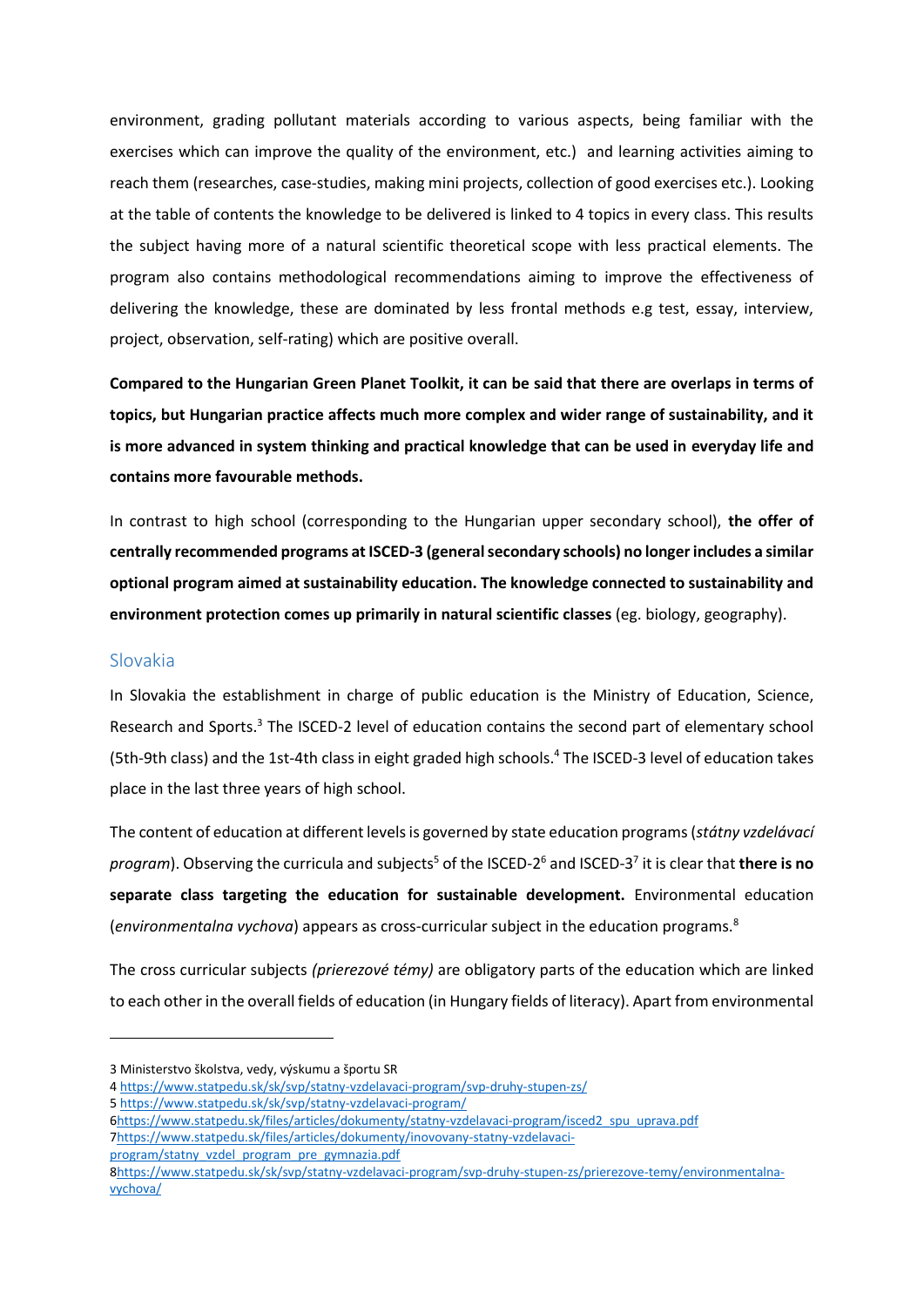education examples for such overall topics are multicultural education, regional education, traditional folk culture, project approach, teaching personal and social growth, knowledge of transport. The schools and the teachers have high liberty, these topics can emerge in various forms of education. For example educational fields (e.g. man and nature, man and society) and subjects within these fields (e.g physics, chemistry, biology, geography, history, citizen knowledge) can appear partly, as an individual class, project or course. In order to teach the topics effectively interactive methods which engage the students are required. The educational method of the curricular subjects are chosen by the schools.<sup>9</sup>

According to the monitoring report of the United Nations Economic Commissions for Europe Steering Committee for ESD detailing the educational strategy regarding sustainable development the education for sustainability appears in the previously mentioned officially accredited and nonaccredited forms (professional seminars, conferences) as well.<sup>10</sup> As it is explained in the report the accredited educational programs focus on developing functional literacy, social competencies, global education and interdisciplinary competencies.

A few examples:

- improving environmental literacy in primary school and high school
- improving the teacher's social competencies through the development of their emotional intelligence
- developing business skills in primary school and high school
- the use of global education in educational processes
- the realization of teaching the project method with focusing on the cooperation of the students

The non-accredited educational forms in the following fields:

- ethical education in primary school and high school
- the aspect of human rights education is primary school
- volunteering outside of school education
- verbal and non-verbal communication in connection to the development of social contact
- teaching natural science and national history/geography according to the new state educational program
- teaching the natural and cultural specialities of south-east Asian countries

<sup>9</sup> <https://www.statpedu.sk/sk/svp/statny-vzdelavaci-program/svp-druhy-stupen-zs/prierezove-temy/> 10 [https://www.unece.org/fileadmin/DAM/env/esd/Implementation/NIR\\_2018/Slovakia\\_NIR\\_2018.pdf](https://www.unece.org/fileadmin/DAM/env/esd/Implementation/NIR_2018/Slovakia_NIR_2018.pdf)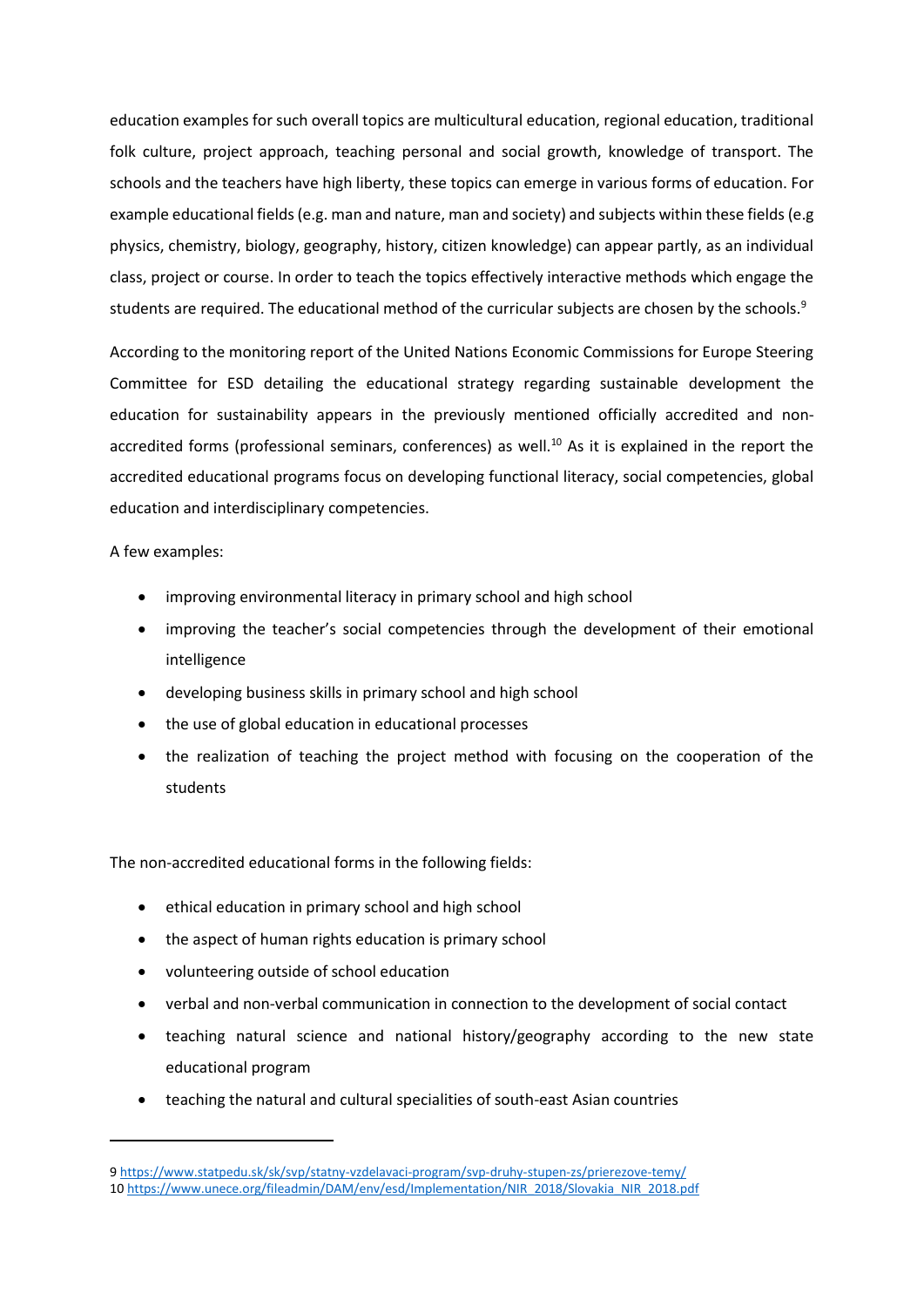- natural literacy in correspondence with PISA measurements
- financial knowledge, financial liberty
- innovative trends in the education of business, economy and handling money
- developing the literacy of the 21st century
- developing financial knowledge through used practices

Apart from the educational program the education for sustainability and sustainable development appears in policy and strategical level documents as well. The Strategy of Environmental Policy (2018) provides an individual chapter regarding environmental education and awareness raising. One of the main reasons behind this is to achieve a special focus on environmental and sustainability education in developing the educational program of the Educational, Scientific, Research and Sport Ministry.<sup>11</sup>

To summarize the previously mentioned, it is clear that **although there is no individual class targeting ESD in Slovakia it is an important part of the national education as a cross-curricular subject and as a strategical regulation. In addition to that the pedagogical liberty offered by the local curricula is very positive, as a result the curriculum can be adjusted to the local demands, which is an important part of ESD.**

## Slovenia

In Slovenia the Educational, Scientific and Sport Ministry is in charge of education. The ISCED-2 level of education is equal to the 7th-9th grade of primary school (Osnovna šola), ISCED -3 level is equal to 10th-13th grade of high school (gimnazija).<sup>12</sup>

According to the monitoring report of UNECE, **ESD is a cross-curricular subject** (overall topic) **appearing on almost every educational level, which is also present as an elective class** on the studied ISCED levels. Generally speaking the topics connected to sustainable development are a part of many mandatory subjects is primary school (e.g. social science, civilian education, history, biology, physics, chemistry, geography, home economics etc.) and it is present in many of the optional subjects as well (e.g environmental protection education, chemistry in environment, life on Earth, nutrition methods, physical and ecological projects, getting familiar with one's hometown and the protection of the environment of it, apiary, philosophy of children, media education, citizenship culture (including the national dimension), modern agriculture, modern cooking etc.) $13$ 

<sup>11</sup> [https://www.unece.org/fileadmin/DAM/env/esd/Implementation/NIR\\_2018/Slovakia\\_NIR\\_2018.pdf](https://www.unece.org/fileadmin/DAM/env/esd/Implementation/NIR_2018/Slovakia_NIR_2018.pdf)

<sup>12</sup> [https://eacea.ec.europa.eu/national-policies/eurydice/content/slovenia\\_en](https://eacea.ec.europa.eu/national-policies/eurydice/content/slovenia_en)

<sup>13</sup> [https://www.unece.org/fileadmin/DAM/env/esd/Implementation/NIR\\_2018/Slovenian\\_NIR\\_2019.pdf](https://www.unece.org/fileadmin/DAM/env/esd/Implementation/NIR_2018/Slovenian_NIR_2019.pdf)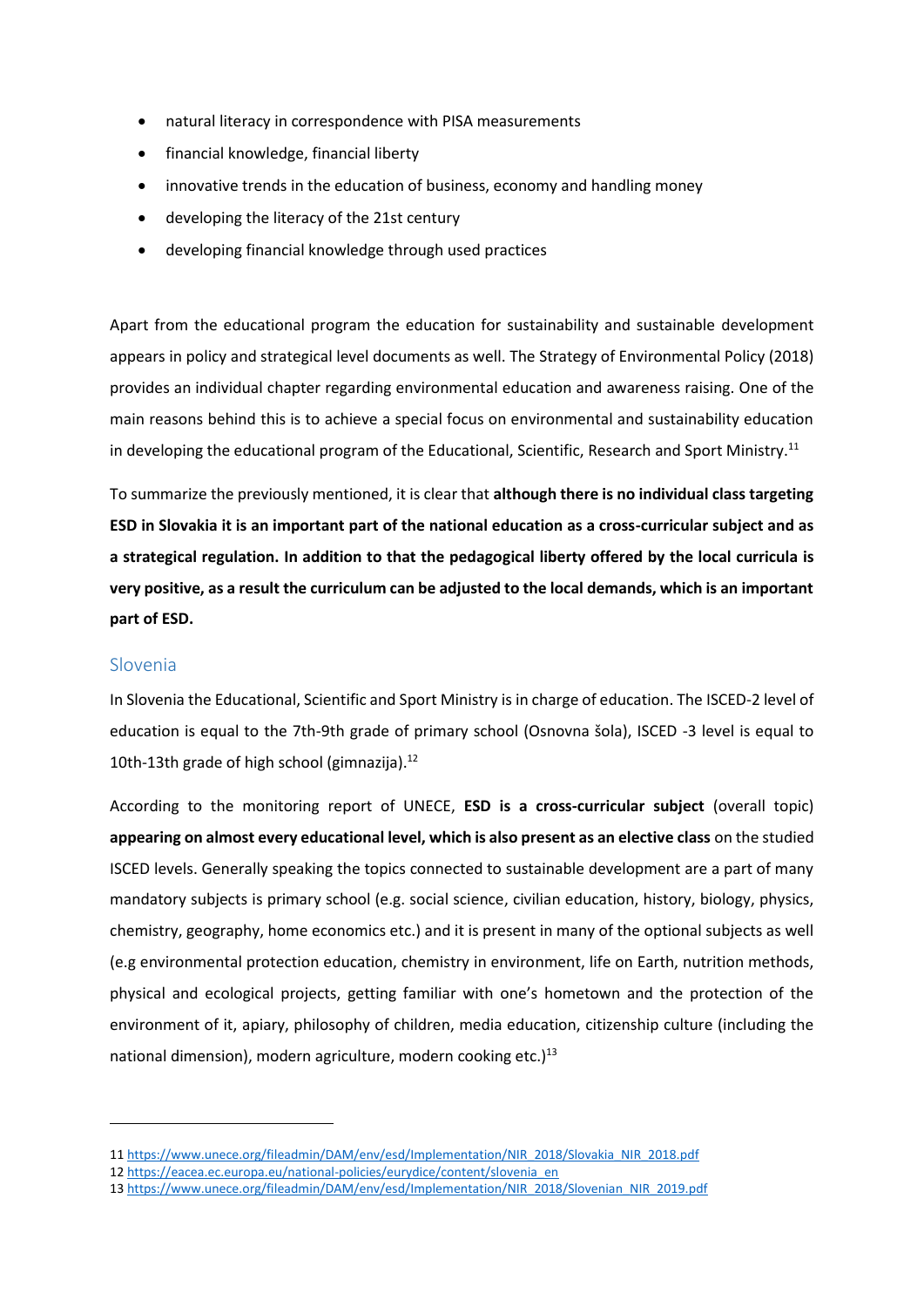ESD is present in the total length of primary school (1st-9th class) in an interdisciplinary way, as a crosscurricular topic. This means that depending on the level of the class and the subject, the teachers integrate it in to some of the taught subjects and the activities inside and outside of school. Based on the above it can be stated that the elements of ESD are present in all sections of primary school, however **the most relevant to this study is environment protection education (okoljska vzgoja) class which can be chosen in the last three years of primary school (7th-9th class).** Environment protection education is three year length optional class (35 hours yearly) where the students form a heterogeneous group consisting 7th, 8th and 9th grade students. In contrary to the natural science classes the focus of this class is not to provide basic knowledge, but to prepare students to understand the environmental phenomenas and problems, the reasons behind them and the solutions including the risks and the conflicts stemming from the use of non-renewable energy resources.<sup>14</sup>

There is an individual textbook for the course which details the 8 following topics: $15$ 

- 1. Water
- 2. Air
- 3. Energy
- 4. Soil
- 5. Biodiversity
- 6. Environment as a linked system
- 7. Environment protection yesterday, today, tomorrow
- 8. Environment and lifestyles

According to the monitoring report of the UNESCO**<sup>16</sup>** similarly to primary schools' **sustainability education is present in various forms in high schools as well. On the one hand integrated to mandatory subjects, on the other hand as a part of optional environmental protection studies** (študij okolja)<sup>17</sup> **and also as an elective course unit** in the topics of ecology, education of peace, family and non-violence, education of health, entrepreneurial skills. **Besides these it is present in the Environmental Education Framework Curricula** (Okoljska Vzgoja)<sup>18</sup>**, with instructions for implementing ESD as a cross-curricular topic.** The Framework Curricula accepted in 2008 fits well with the guidelines of the UNECE wishes to operate as a core document in bringing the ideas and knowledge

<sup>1</sup>[4https://www.gov.si/assets/ministrstva/MIZS/Dokumenti/Osnovna-sola/Ucni-nacrti/izbirni/1](https://www.gov.si/assets/ministrstva/MIZS/Dokumenti/Osnovna-sola/Ucni-nacrti/izbirni/1-letni/Okoljska_vzgoja_izbirni.pdf) [letni/Okoljska\\_vzgoja\\_izbirni.pdf](https://www.gov.si/assets/ministrstva/MIZS/Dokumenti/Osnovna-sola/Ucni-nacrti/izbirni/1-letni/Okoljska_vzgoja_izbirni.pdf)

<sup>15</sup> [http://www.zalozba-obzorja.si/dokumenti/podstr/UCBENIKI\\_files/Page377.htm](http://www.zalozba-obzorja.si/dokumenti/podstr/UCBENIKI_files/Page377.htm)

<sup>16</sup> [https://www.unece.org/fileadmin/DAM/env/esd/Implementation/NIR\\_2018/Slovenian\\_NIR\\_2019.pdf](https://www.unece.org/fileadmin/DAM/env/esd/Implementation/NIR_2018/Slovenian_NIR_2019.pdf)

<sup>17</sup> [http://eportal.mss.edus.si/msswww/programi2019/programi/media/pdf/un\\_gimnazija/2012/un\\_ip\\_studij\\_okolja.pdf](http://eportal.mss.edus.si/msswww/programi2019/programi/media/pdf/un_gimnazija/2012/un_ip_studij_okolja.pdf)

<sup>18</sup> [http://eportal.mss.edus.si/msswww/programi2019/programi/media/pdf/un\\_gimnazija/k\\_okolj\\_vzgoja\\_gimn.pdf](http://eportal.mss.edus.si/msswww/programi2019/programi/media/pdf/un_gimnazija/k_okolj_vzgoja_gimn.pdf)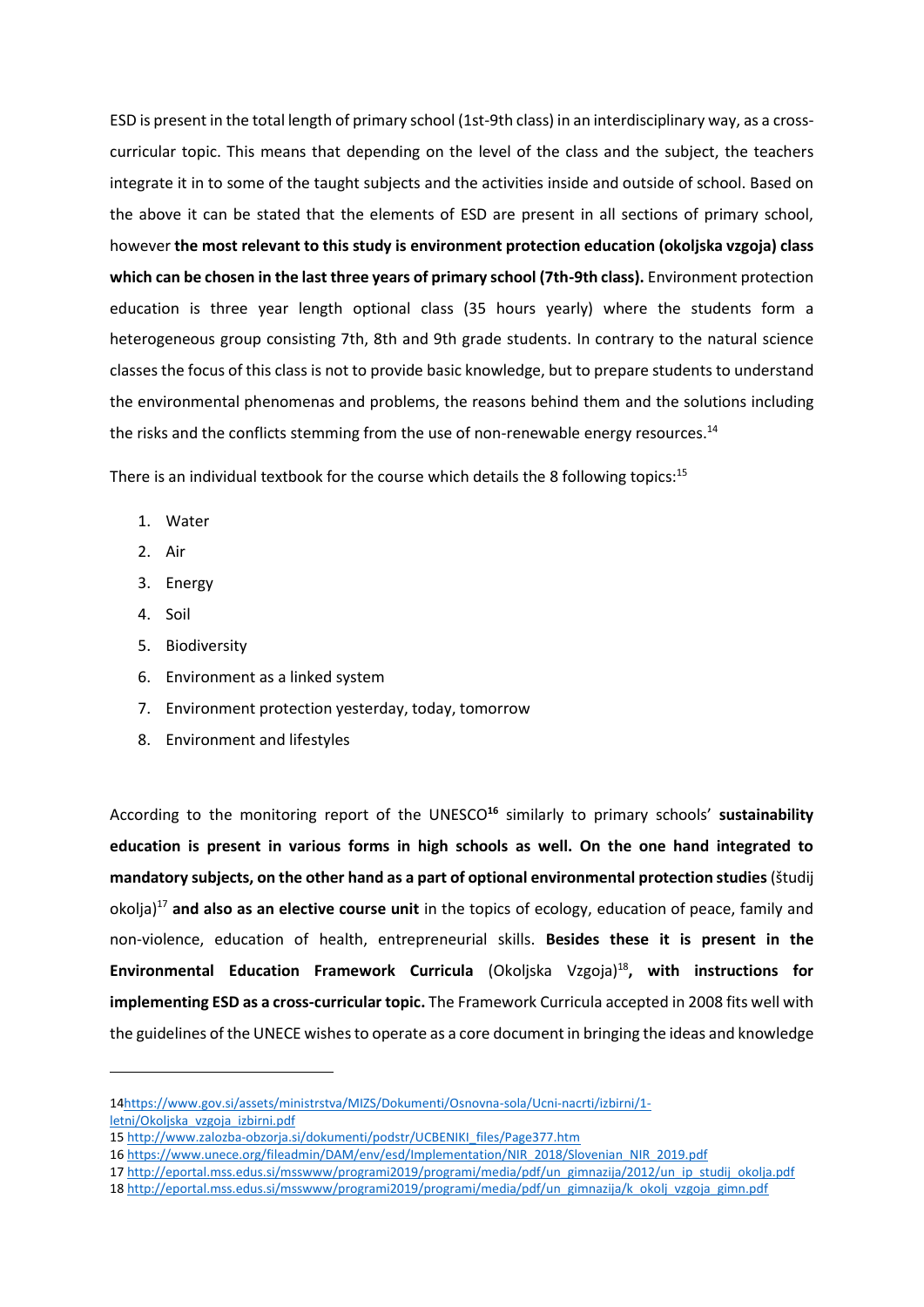appearing in diverse classes on sustainability together. The document contains the key elements and approaches required for teaching sustainability: holistic and interdisciplinary approach, problem solving, complexity, proactivity, responsibility for local and wider environment, critical thinking, relying on scientific facts. Based on the curriculum high school students are required to get acquainted with and understand the basic conceptions, processes and connections influencing and sustaining the environment. They have to be able to study and manage the issues around environment protection and also to act individually and collectively in handling environmental protection related problems and to develop a sense of responsibility for future generations.<sup>19</sup>

The current curricula of the Environmental protection studies (Študij okolja) is a 140 hours optional subject which stems from 1998, which means that in Slovenia a class targeting sustainability has been available for more than 20 years now. The curricula were last updated in 2012. One of the main goals of the subject is to help students deepen and synthesize their knowledge of environmental topics and also to help develop critical thinking based on their experiences and the new information they receive. Another goal is to make the students aware of the values and incentives behind various decisions. Beside that the intention is to develop the skill in the students to be able to think about their closer and farther environment individually and responsibly.<sup>20</sup>

The subject consists a total of 6 modules, half of them offer practical knowledge, the other half provides theoretical knowledge. The time frame between the two blocks is divided equally in a 50- 50% ratio.

#### **Theoretical modules:**

- 1. A brief overview of ecological concepts
- 2. Environment protection problems and sustainability
- 3. Lifestyle, consuming habits and sustainability

#### **Practical modules:**

- 4. Environmental issues in close-by areas
	- 4.1. Town
	- 4.2. School
	- 4.3. Home
- 5. Environment protection and sustainable development in Slovenia and the world

<sup>19</sup> [https://www.unece.org/fileadmin/DAM/env/esd/Implementation/NIR\\_2018/Slovenian\\_NIR\\_2019.pdf](https://www.unece.org/fileadmin/DAM/env/esd/Implementation/NIR_2018/Slovenian_NIR_2019.pdf) 20 [http://eportal.mss.edus.si/msswww/programi2019/programi/media/pdf/un\\_gimnazija/2012/un\\_ip\\_studij\\_okolja.pdf](http://eportal.mss.edus.si/msswww/programi2019/programi/media/pdf/un_gimnazija/2012/un_ip_studij_okolja.pdf)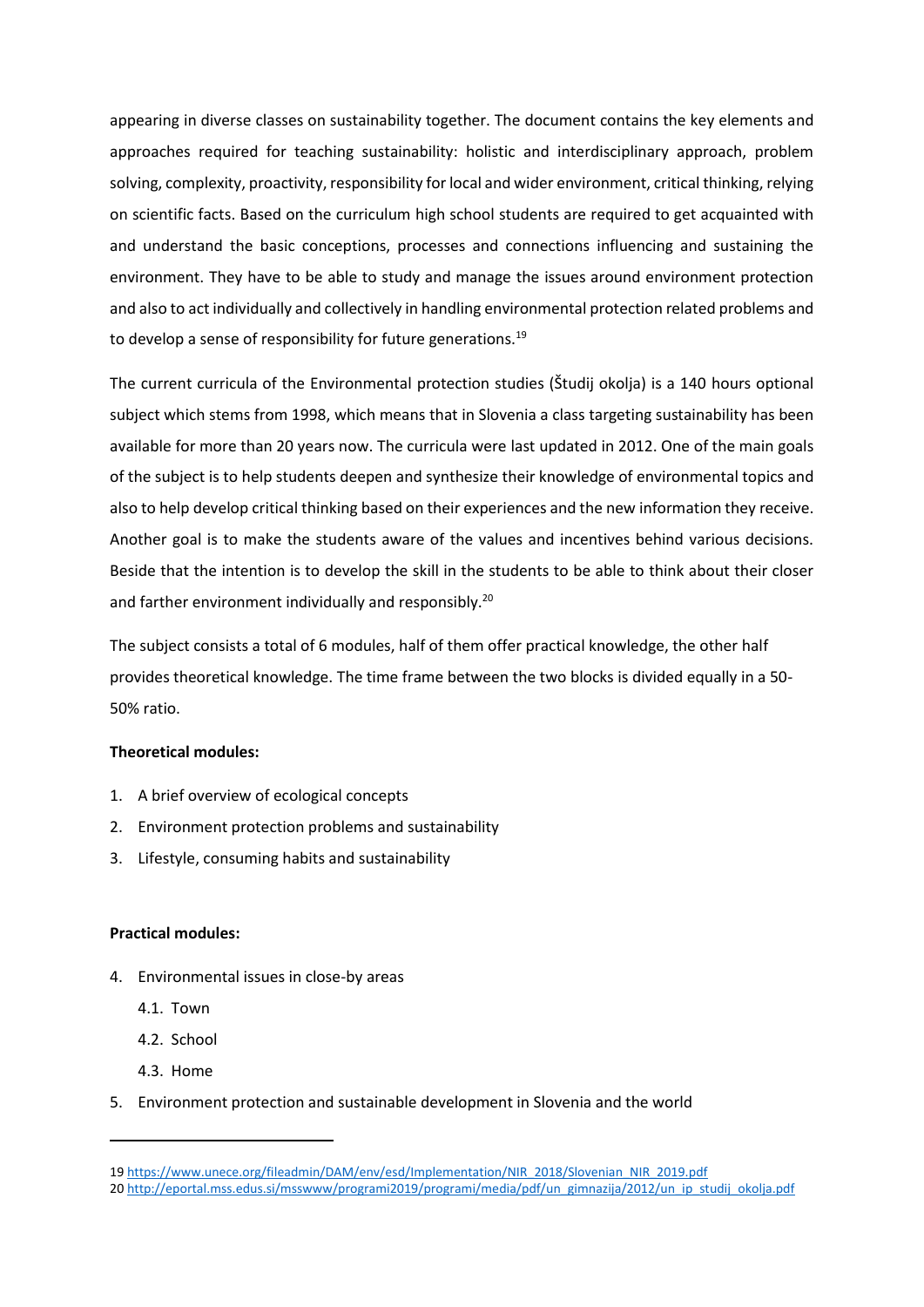- 5.1. Slovenia
- 5.2. World
- 6. Solutions for environment protection problems
	- 6.1. Energy and energy sources
	- 6.2. Bioremediation
	- 6.3. Social proposals on governmental and non-governmental levels

To summarize the above it is clear, that **the Slovenian method resembles the most to the newly developed Sustainable future toolkit. At the same time, it is a big difference, that at the moment there is no school book available for the environment protection studies.** The teachers and students have a wide collection of native and international books, sources at hand.<sup>21</sup>

#### Serbia

In Serbia Ministry of Education, Science and Technological Development is in charge of education, the curricula and regulations are made by the Educational Development Institution.<sup>22</sup> The second half of primary school (Osnovna skola – II. period), is equal to ISCED-2 level of education and high school (Gimnazija) is on the same level as ISCED-3.

In the fundamental law of the education system sustainability and responsibility for the environment comes up frequently. According to the law one of the main goals of education is to raise awareness of sustainable development, nature, protecting and preserving environmental and ecological ethics, the protection and well-being of animals and to help develop a sense of responsibility for the environment. The student also must take care of the preservation of the environment and in accordance with the rules of environmental ethics.<sup>23</sup>

According to the monitoring report published by UNECE **the topics connected to sustainable development are present in the curricula of basic and secondary education as well. The focus currently is on introducing interdisciplinary competencies. They deal with ESD through the traditional subjects** (e.g. biology, geography, chemistry), **besides that there is an elective subject in high school called education for sustainable development** (Образовање за одрживи развој). In the aspect of the current study we find this subject the most relevant.

22 <https://zuov.gov.rs/o-zavodu/>

<sup>21</sup> <http://eportal.mss.edus.si/msswww/programi2019/programi/gimnazija/gimnazija/studij-okolja.htm>

<sup>23</sup> [https://www.paragraf.rs/propisi\\_download/zakon\\_o\\_osnovama\\_sistema\\_obrazovanja\\_i\\_vaspitanja.pdf](https://www.paragraf.rs/propisi_download/zakon_o_osnovama_sistema_obrazovanja_i_vaspitanja.pdf)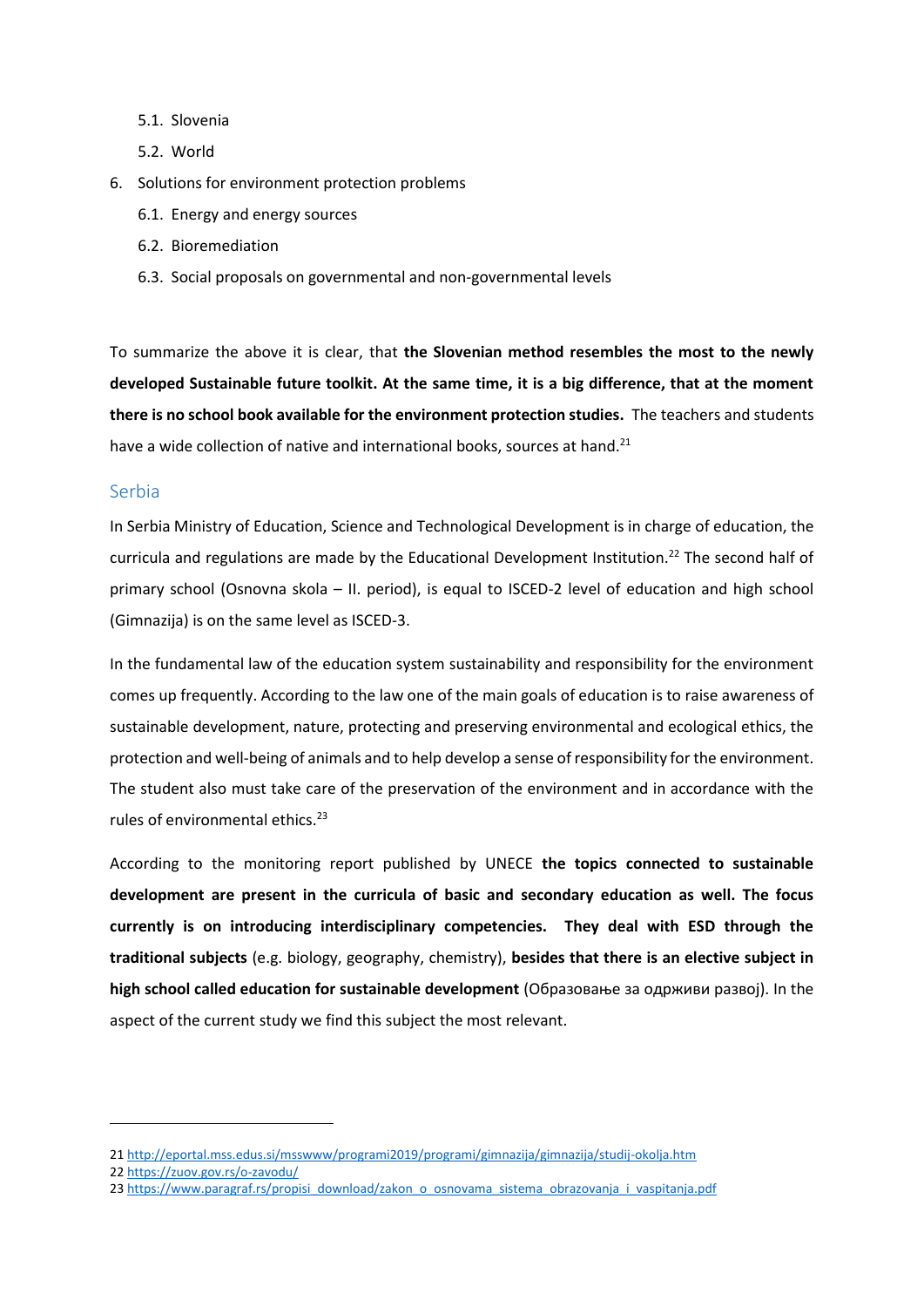In the high school curricula – according to the law- it is a goal raise consciousness of sustainable development, environmental protection and the importance of environmental ethics.<sup>24</sup> The aim of the subject targeting ESD is to help the student understand the connection between human activity and the environment, to develop an active and responsible attitude towards themselves and the environment and also to be able to see today's decisions in light of the interests of the future.

Thanks to the subject the student will be able to:

- see the consequences of human actions on the state of the environment critically
- observe the needs of modern society in the view of sustainable development
- recognize the positive and negative examples of attitudes towards the environment
- foresee the possible impact of the irresponsible human actions on the environment locally and globally
- take part in activities which contribute to improving life quality in the local environment
- reduce their negative affect on the environment

In the first and second grade the subject can be chosen weekly once (37 classes/year), in the third and fourth grade weekly twice (74-66 classes/year). **Examining the topics and contents of the subject it is clear that the common topics linked to sustainability (e.g. pollution, food produce, land use, energy production, waste management) are present. On the other hand, Hungarian Green Planet Toolkit reflects a much more complex, comprehensive approach, which is also present in the upper section of the primary school in addition to the grammar school.**

#### Croatia

In Croatia Scientific and Educational Ministry is in charge of education. The ISCED-2 level is equal to primary school (osnovna škola) between the 5th and 8th grade and the ISCED-3 level is equal to high school (gimnazija) between the 9th and 12 grades, which are further divided to 2-3 year long periods.<sup>25</sup>

<sup>24</sup> [https://www.pravno-informacioni-](https://www.pravno-informacioni-sistem.rs/SlGlasnikPortal/viewdoc?regactid=430473&doctype=reg&findpdfurl=true)

[sistem.rs/SlGlasnikPortal/viewdoc?regactid=430473&doctype=reg&findpdfurl=true](https://www.pravno-informacioni-sistem.rs/SlGlasnikPortal/viewdoc?regactid=430473&doctype=reg&findpdfurl=true) 25 <https://mzo.gov.hr/en>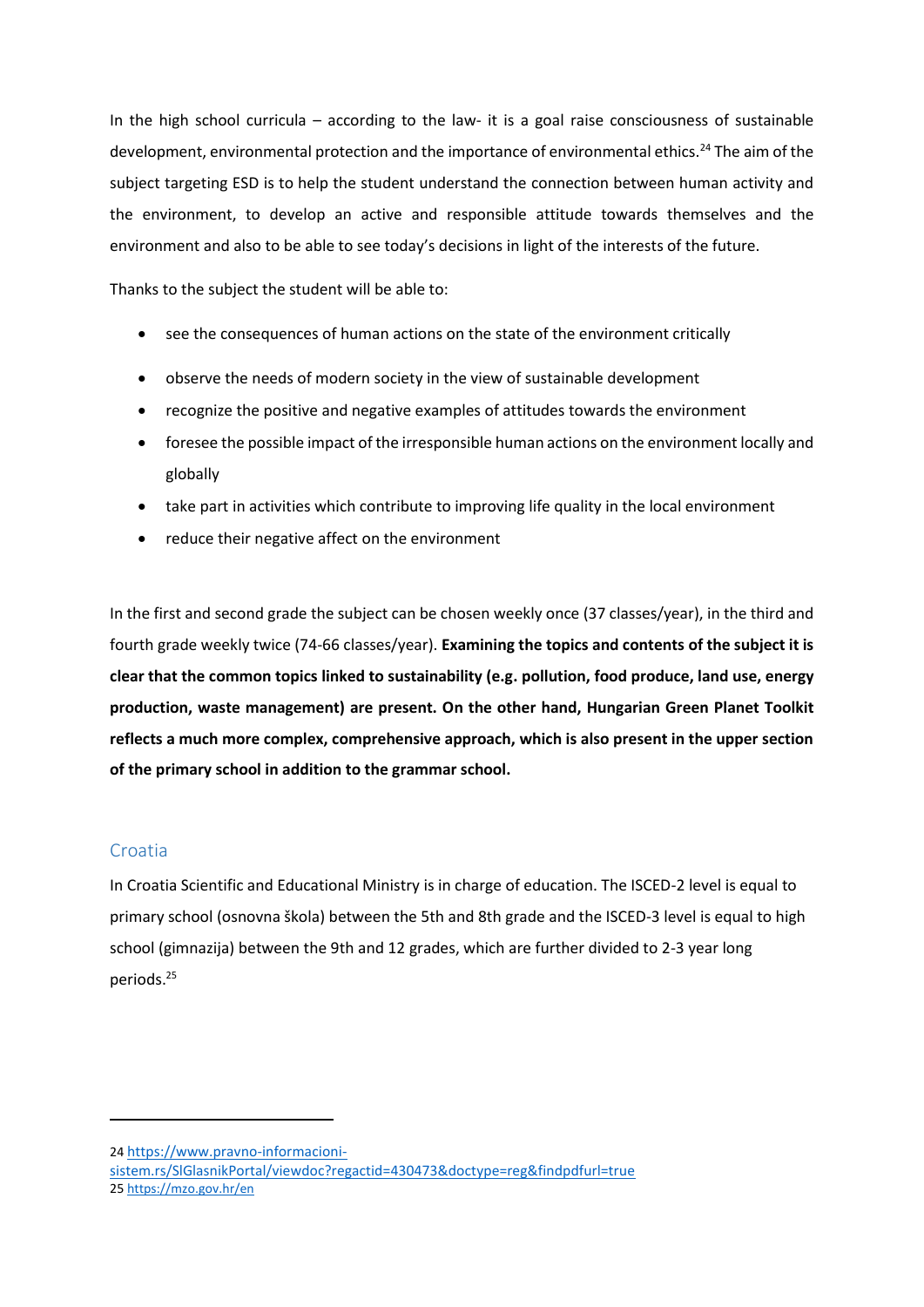| <b>Educational level</b> | Cycle     | <b>Grades</b>   |
|--------------------------|-----------|-----------------|
| <b>Primary School</b>    | 1st cycle | 1-2. grades     |
|                          | 2nd cycle | 3-5. grades     |
|                          | 3rd cycle | 6-8. grades     |
| High School              | 5th cycle | 9-10. grades    |
|                          | 6th cycle | 11-12. $grades$ |

From the school year of 2018/2019 the Ministry has begun the realization of new curricula and new teaching methods. According to our study of the curricula and the monitoring report by the UNECE Steering Committee for ESD the facilitation of educating sustainable development is a crucial part of the reform.<sup>26</sup> The ESD and **the interdisciplinary view of sustainability rising above the curricula** deeply determines the standard operation of education and is present in the national and school defined education plans as well. **Although there is no individual subject targeting ESD, it has an integrated place in the various curricula and regulatory documents.**

**Sustainable development** *(održivi razvoj)* as an individual unit appears in the **national curricula** *(Nacionalnim okvirnim kurikulumom)* as a **cross-curricular subject** *(međupredmetne teme)*. The curricula made for these cross-curricular interdisciplinary subjects (besides sustainable development e.g. individual and collective development, health, learning how to study, etc.) have an obligatory force on all levels and forms of education. These regulatory documents describe the goals, structure, educational expectations, forms of teaching and learning and evaluations of the interdisciplinary subjects. The goals and expectations defined in the curricula are being realized with different forms and shape of education. There are some which are integrated into the national curricula of the subjects connected (in the case of sustainable development e.g. natural sciences) and there are some which are reached by the planning and realization of the institutional curricula *(kurikulum škole)*.

**Based on the above, sustainability is represented coherently in the national curriculum, in the curricula defined institutionally (primary school, high school), in the natural scientific field curricula and also in the curricula which define sustainable development as a cross-curricular subject. The ESD is being realized through different forms. E.g. elective subjects, classes given by the headteacher, as a part of a projects or extracurricular and out-of-school activities or connected to other interdisciplinary topics and curricula across other subjects.<sup>27</sup>**

<sup>26</sup> [https://www.unece.org/fileadmin/DAM/env/esd/Implementation/NIR\\_2018/CROATIAN\\_NIR\\_2018\\_.pdf](https://www.unece.org/fileadmin/DAM/env/esd/Implementation/NIR_2018/CROATIAN_NIR_2018_.pdf)

<sup>27</sup> [https://www.unece.org/fileadmin/DAM/env/esd/Implementation/NIR\\_2018/CROATIAN\\_NIR\\_2018\\_.pdf](https://www.unece.org/fileadmin/DAM/env/esd/Implementation/NIR_2018/CROATIAN_NIR_2018_.pdf)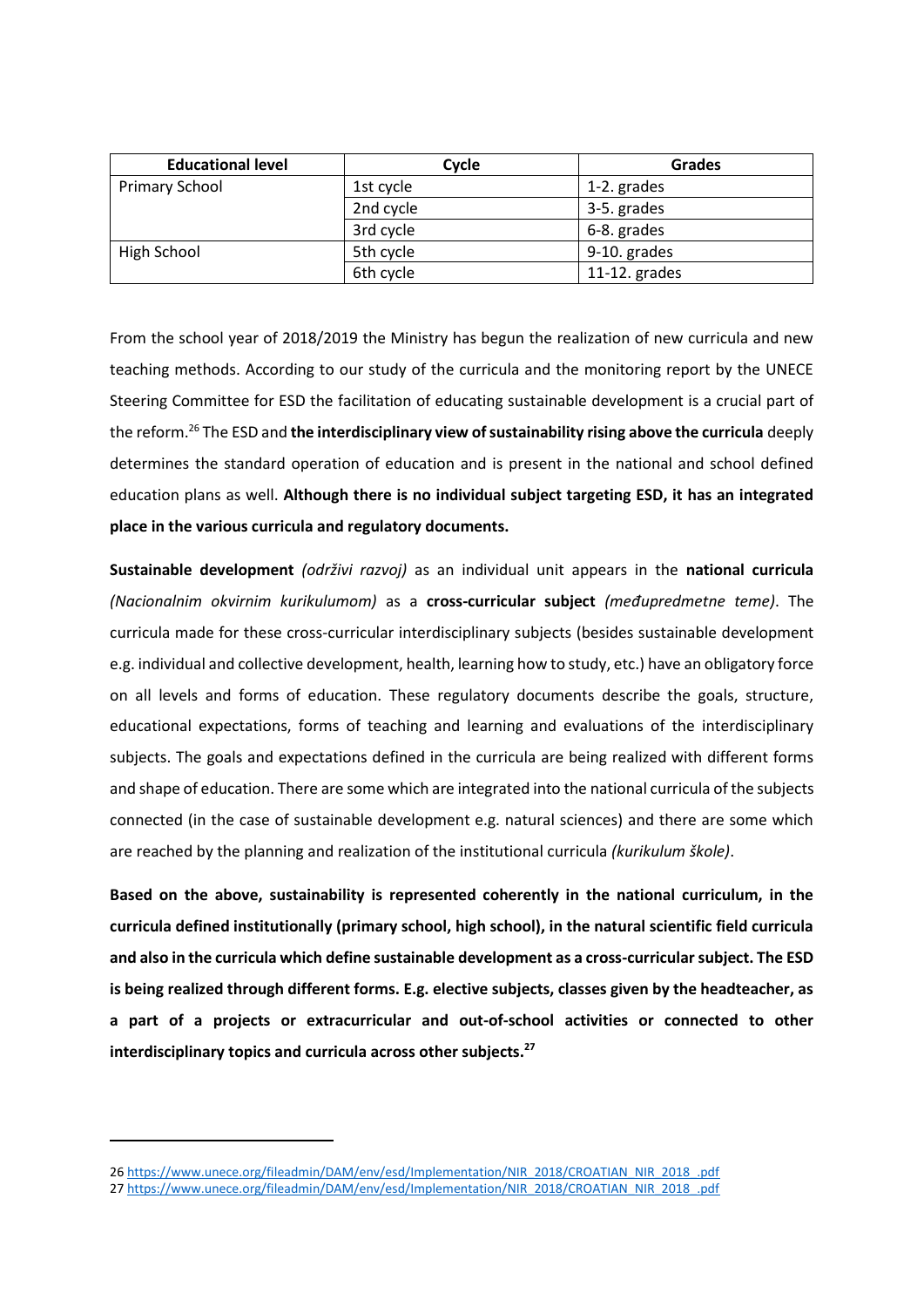From the above-mentioned regulators, the most detailed one is the curricula belonging to the crosscurricular subject.<sup>28</sup> The subject contains all three dimensions of sustainability (environmental, social and economical) and the connection between them. It provides knowledge about the challenges of the modern world at global and local level, as well as diversity, sustainability of resources, environmental burden, human resources, personal and shared rights and responsibilities. It supports general skills such as practicality, entrepreneurial skills, innovation, critical thinking, adaptation to change and solving problems. Gaining experience through a practical way is motivating the students to act responsibly while using natural resources and energy, consuming locally produced food, handling waste reasonably, regaining used materials, active work and collaboration in the community.

The educational goals of the cross-curricular subject:

- 1. Gaining knowledge of the variety of nature, understanding the connections between man and environment, critical thinking, developing the skill of taking responsibility individually and collectively for the sake of sustainability.
- 2. Understanding the reasons and consequences of the impact on nature caused by man, which helps to improve certain parts of thinking, especially creative thinking and problem-solving.
- 3. Solidarity, empathy towards people and all living creatures, improving the skill of taking responsibility and the motivation to act in favour of the environment and people.
- 4. Taking action in school and in the community: recognizing local requirements, shaping the appropriate and innovative solutions, helping the direct contribution to the community.
- 5. Motivating future oriented thinking and developing a sense of responsibility towards the generation of the future, which is a condition of creating a society based on sustainable development.

The approach of the curricula is aiming to exceed the standard dimensional partitioning (environmental, societal, economical) of sustainable development, since according to the curricula it is no longer effective. Instead it suggests a different partitioning putting practical knowledge and approach in the centre. It is divided between three parts: connection *(povezanost)*, effect, *(djelovanje)*  welfare *(dobrobit).* This approach completes the fundamental conception of a successful way of teaching and learning sustainable development, which is applicable to the 21st century. "Connection" contains the principles of the correspondence between the ecosystem and sustainability, "effect" describes the spreading and using of knowledge and skills required for a sustainable life. "Welfare" holds the rights and responsibilities as goals to be reached connected to the well-being of future's

28

[https://mzo.gov.hr/UserDocsImages//dokumenti/Obrazovanje/NacionalniKurikulum/MedupredmetneTeme//%C4%91upre](https://mzo.gov.hr/UserDocsImages/dokumenti/Obrazovanje/NacionalniKurikulum/MedupredmetneTeme/đupredmetna%20tema%20Održivi%20razvoj.pdf) [dmetna%20tema%20Odr%C5%BEivi%20razvoj.pdf](https://mzo.gov.hr/UserDocsImages/dokumenti/Obrazovanje/NacionalniKurikulum/MedupredmetneTeme/đupredmetna%20tema%20Održivi%20razvoj.pdf)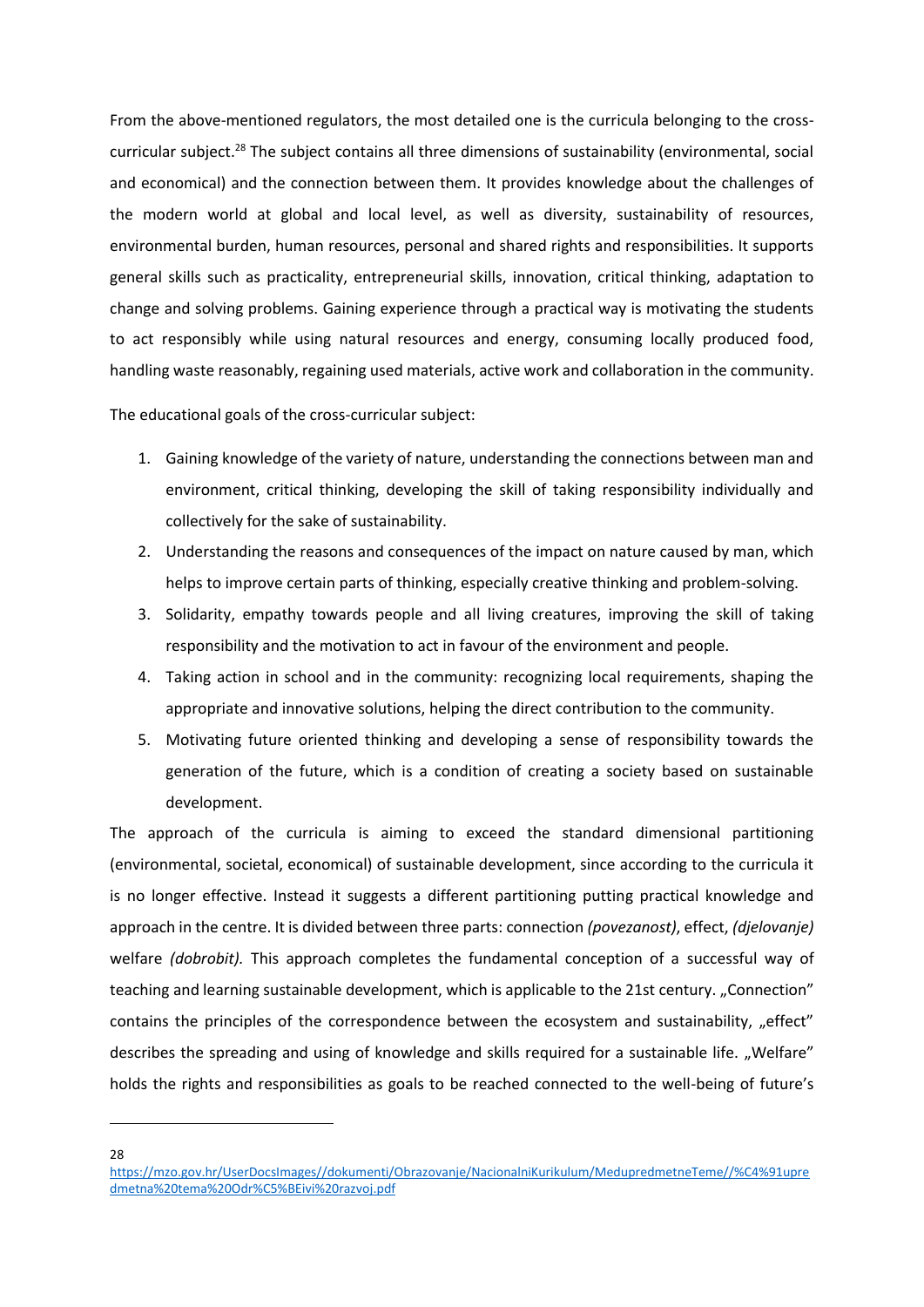generation. Therefore "connection" answers to the question "What?", "effect" answers "How?" and "welfare" answers "Why?". The curricula introduces knowledge contents to be integrated to subjects, targets to be reached and referenced activities through this partitioning in educational cycles.

**Based on the above it is clear, that the Croatian solution is innovative and focused on competence, but at the same time they are not visioning sustainability education as an individual class, but as a part of traditional classes. Therefore, it differs from the Hungarian approach.**

#### Austria

In Austria, education is the responsibility of the Federal Ministry of Education, Science and Research *(Bundesministerium für Bildung, Wissenschaft und Forschung)*. The Austrian school system is highly specialized and diverse, especially at ISCED-3 level. The most relevant to the present research are the lower *(unterstufe)* and upper *(oberstufe)* grades of the higher school providing general education *(Allgemeinen Bildende Höhere Schule, aka AHS)*. The former corresponds to ISCED-2 and the latter to ISCED-3.The lower school of the AHS contains classes from the 5th to the 8th and the upper school consists of classes from 9th to 12 grade. <sup>29</sup>

Examining the current AHS curriculum, it can be stated that neither lower (grades from 5th to 8th) nor upper (grades from 9th to 12) have a separate subject for ESD.<sup>30</sup> Nevertheless, the term sustainability *(Nachhaltigkeit)* is included in several places in the curriculum of the AHS, but at the same time significantly less often than in the curriculum of most nations. Sustainability education *(Bildung für Nachhaltige Entwicklung)* is present as a training need *(Bildungsanliege)<sup>31</sup>*, which is essentially a crosscurricular topic present in other countries (e.g. ESD, talent management, national defense, global learning and global citizenship). Training needs go beyond the content structure of each school subject and take into account overarching topics that are important and socially relevant to students' personal development and lifestyles.<sup>32</sup> **However, in contrast to other examined Countries, the interdisciplinary issue of ESD is not present in the curricula of individual school types, but in higher national and international regulators** (e.g. Federal Constitution, Austrian Education Strategy for Sustainable Development<sup>33</sup>, United Nations Sustainable Development Goals<sup>34</sup>). At the same time, in the AHS **curriculum, the topics related to various environmental protection and sustainability are present in** 

30 <https://www.ris.bka.gv.at/GeltendeFassung.wxe?Abfrage=Bundesnormen&Gesetzesnummer=10008568>

<sup>2</sup>[9https://www.bildungssystem.at/fileadmin/user\\_upload/PDF/Neu\\_mit\\_BMB-Logo/Ungarisch\\_PlakatBS\\_2018\\_web.pdf](https://www.bildungssystem.at/fileadmin/user_upload/PDF/Neu_mit_BMB-Logo/Ungarisch_PlakatBS_2018_web.pdf)

<sup>31</sup> <https://www.bmbwf.gv.at/Themen/schule/schulpraxis/ba/bine.html>

<sup>32</sup> <https://www.bmbwf.gv.at/Themen/schule/schulpraxis/ba.html>

<sup>33</sup> <https://www.bmbwf.gv.at/Themen/schule/schulpraxis/ba/bine.html>

<sup>34</sup> <https://www.bmbwf.gv.at/Themen/schule/schulpraxis/ba/bine.html>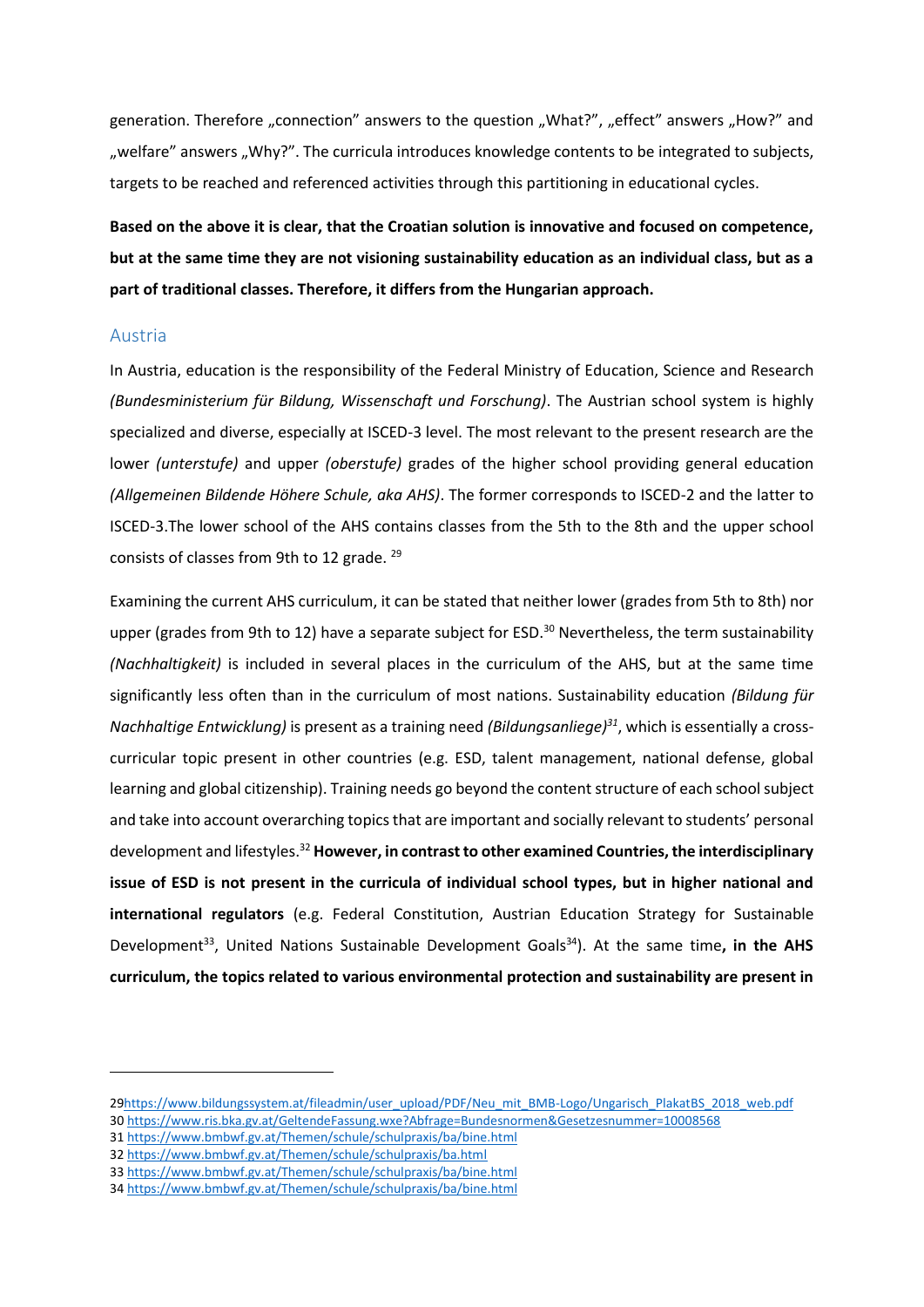**the Hungarian National Core Curriculum, which are mostly compatible with each other, with a similar importance.**

#### **Area of Man and Society Education**

According to the AHS curriculum, sustainability appears first within the general educational goals in the field of *Human and Society education*, according to which the individual and society must be oriented towards ecological sustainability. In addition, it can be included in local curricula (*Schulautonome Lehrplanbestimmungen)* as an ecological focus *(ökologischer Schwerpunkt)* as a priority in grades from the 5th to the 8th and also in the 9th.

Beyond these, sustainability is almost exclusively present in subject descriptions. From the 5th to the 8th grade, which are the lower grades (grades 1-4) of the AHS, the word 'sustainability' appears only in the subject Biology and Environmental Education *(Biologie und Umweltkunde)*. The subject belongs to the already mentioned field of education of Man and Society, in connection with the concepts of the relationship between man and nature, ecology, energy, and sustainability. One of the aims of the subject is for students to understand people's dependence on nature and the environment and to acquire knowledge and skills that help them to live in an environmentally conscious, sustainable way (ecological competence).

The subject is structured around the same three main subject areas in each grade:

- 1. Man and health
- 2. Animal and plants
- 3. Ecology and environment

The third is most relevant to the present study. The topic "Ecology and the environment" focuses on the knowledge of organisms and their interactions, the relationships between living and non-living nature, and environmental problems and defence options. It aims to provide a solid foundation for environmentally friendly action and behaviour, consisting of environmental knowledge, environmental awareness and ecological competence. It also seeks to promote personal encounters with nature as well as specific activities to make the school greener. Examining the expectations broken down by grade, it can be seen that the subject area has a fundamentally natural science focus, and the social and economic dimension of sustainability hardly plays a role in it.

#### **Subject integration**

As mentioned above, **the term "sustainability" is used only in the subject of biology in the lower secondary school of AHS** (upper secondary school in Hungary). **In other subjects, the content and knowledge belonging to the topic of sustainability are most often used with the keyword "ecology".**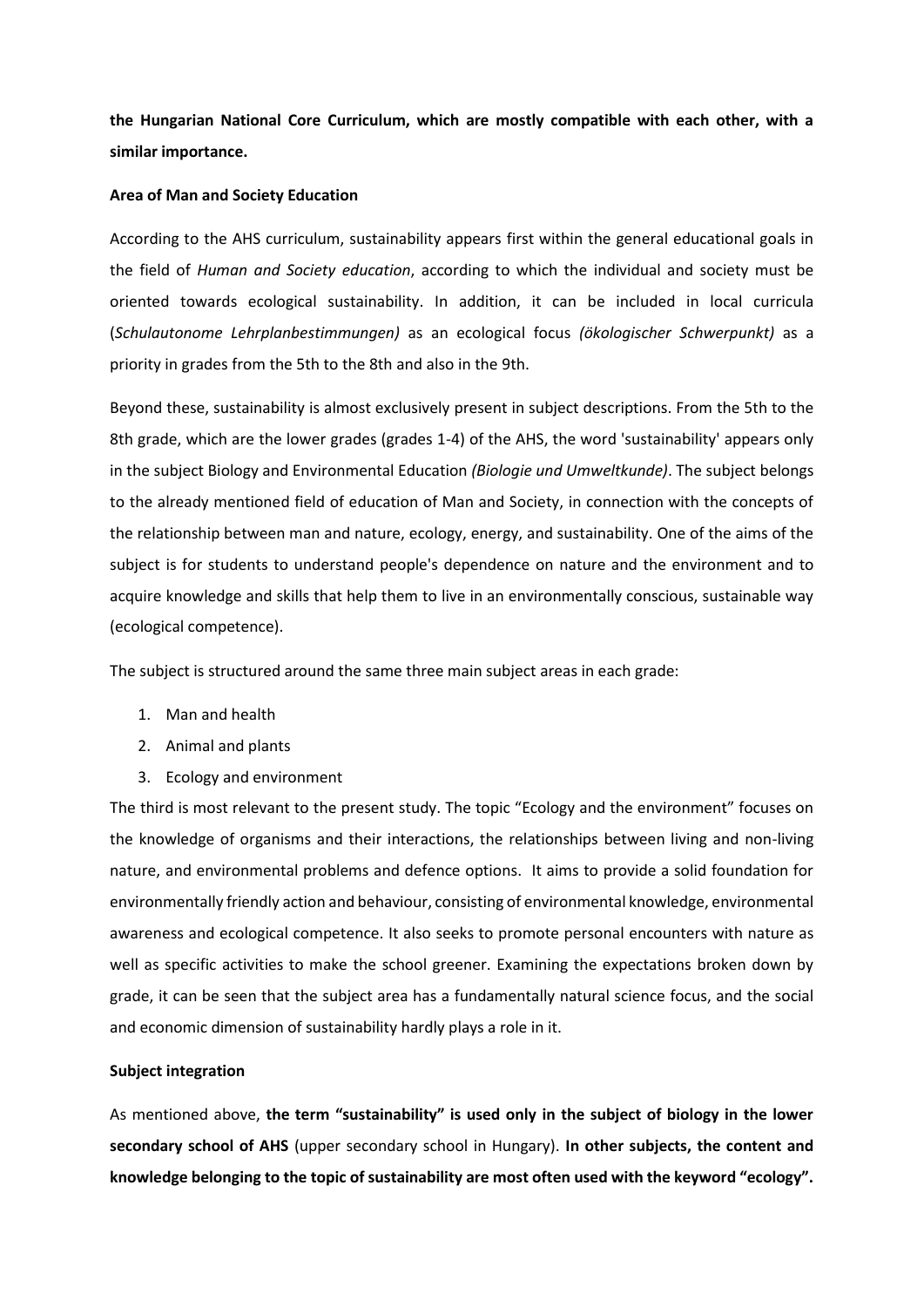For example, in the subject of Historical and Social Education / Political Education, ecological aspects may appear in the critical evaluation of scientific and technical progress and in the presentation of the ecological challenge of globalization in the twentieth and twenty-first centuries. In chemistry classes, it is present on the topic of energy and raw material savings connected to the cycles of matter in relation to economy and ecology. Physics lessons also include energy conservation and its ecological significance, while Technical Work *(Technisches Werken*) and Textiles Work *(Textiles Werken)* lessons promote ecological thinking (e.g. ecological footprint, recycling) in design and material selection to promote critical thinking and the transfer of knowledge about sustainability.

**In contrast, the upper grades of AHS** (grades 5-8, grades 9-12) are no longer dominated only by biology, **but also in a much more complex, multi-subject aspect of sustainability.** In line with the practices of other countries, it is most prominently included in the field of science and geography (Geography and Economics, Biology and Environmental Studies, Physics, Chemistry) in the social science (Historical and Social Education / Political Education) approach and also appears from a nearlife, practical perspective (Household budget and Nutrition studies).

In the case of the subject Historical and Social Education / Political Education, the interactions of nature, technology and society, including the effects of intervention in nature, appear in connection with the field of Nature and Technology Education. In addition, a separate subject area (*Themenbereiche*) in 6th grade (10th grade) deals with sustainability, in which, by examining the political, economic, cultural and societal developments from the First World War to the present, sustainable strategies for social, ecological, political, economic and gender and cultural inequalities are developed. (For example, independence movements in response to colonialism and imperialism; North-South conflict; Development aid policy; the Austrian social and economic system in international comparison; a critical comparison of history textbook representations on the same topic.)

The subject of Geography and Economics (*Geographie und Wirtschaftskunde*) also seeks to promote concrete actions through the transfer of theoretical knowledge and contexts to encourage students to participate in responsible and active social action for sustainable development. The subject of Geography and Economics therefore seeks to contribute to sustainable development and the highest possible quality of life for all. "Sustainability and quality of life" is one of the basic concepts of the subject. According to the curriculum, the two are closely linked. The term 'sustainability', which can be interpreted in many ways, means much more than just 'stable' or 'permanent', but should instead be seen as a kind of leitmotif of ecological modernization. (In terms of the requirements of the subject, this means continuous student discourses on the balance between the human-environmental system and the pillars of sustainability (society, economy, nature)) The concept of "quality of life" in the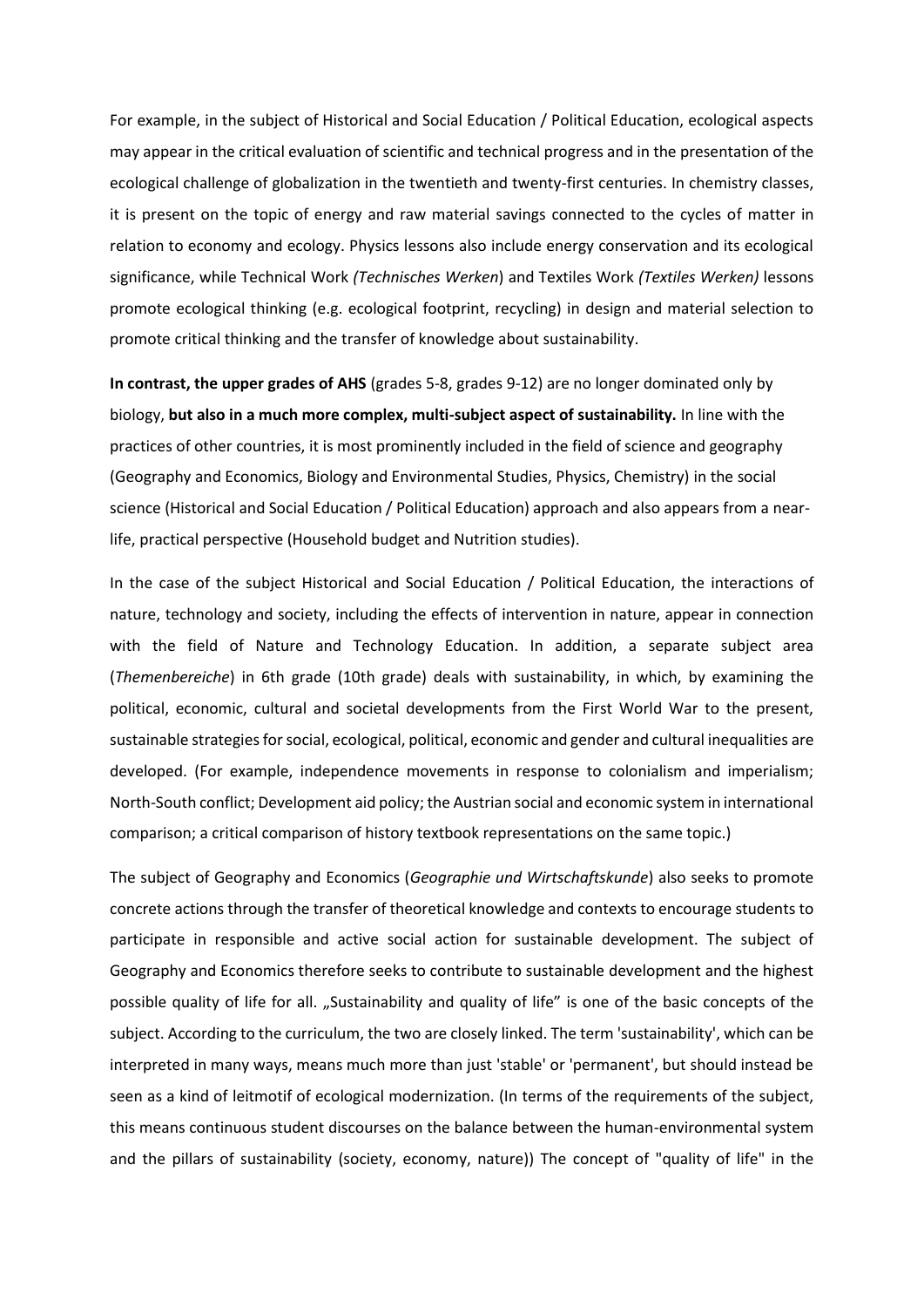curriculum goes far beyond ordinary vocabulary. Like all human beings (and their descendants), it is interpreted as an opportunity for development that focuses on providing the ecological, material, and social foundations of life on an equal footing. Based on this, the guiding principles of sustainability and solidarity prove to be a necessary precondition for the highest possible quality of life for individuals and society. The curriculum embraces and prioritises UNESCO's goal of providing all people with educational opportunities through education for sustainable development (ESD) that enable them to acquire the knowledge and values and learn the behaviours and lifestyles they need to live in the future which are required for all the positive changes in societies. Other relevant basic concepts are "Growth and Crisis" (contexts of economic growth and economic crisis, possible solutions), "Human-Environment Relationships" (Anthropocene effects, description of the global challenges ahead, development of possibilities for action in the light of the concepts of sustainability) and "Geo-Ecosystems" (description and protection of the dynamic self-regulatory balance between bio- and geosystems).

The training and education task of biology and environmental studies (*Biologie und Umweltkunde*) at the upper secondary school of AHS is to deliver scientific knowledge, including in the field of ecology and sustainability. At the same time, it seeks to draw attention to the risks and dangers that scientific progress entails. The aim of biology and environmental studies is to make scientific phenomena tangible and to acquire, understand and communicate the results of biological research and to manage their boundaries. According to the curricula, lessons lead to scientific understanding based on evolution and to health-conscious, ethical and environmentally friendly behaviour. The subject promotes the ability to actively participate in social developments and discourses. The sustainability content to be acquired in Biology and Environmental Studies is related to two areas of education. For Man and Society on the one hand and Nature and Technology on the other hand. Relevant content of the former is, for example, the presentation of the impact of man on ecosystems, the relationship between the economy and sustainability (consumer awareness), the interactions between ecology, the economy, regional and trans-regional policy and social development, and the application of biological knowledge to social issues. Relevant content for students in the field of Nature and Technology is the network of living systems, the effects of human activities on the ecosystem, the protection of species, environmental education, bioethics and energy awareness.

In addition to the subjects of geography and biology, the term sustainability is also used in the fields of "People and Society" in the curricula of Chemistry (7th-8th grade) and Physics (5th-8th grade). In the case of both subjects, the connection means the cross-border, sustainable and responsible use of resources, as well as the consideration of ethical norms in the socially relevant implementation and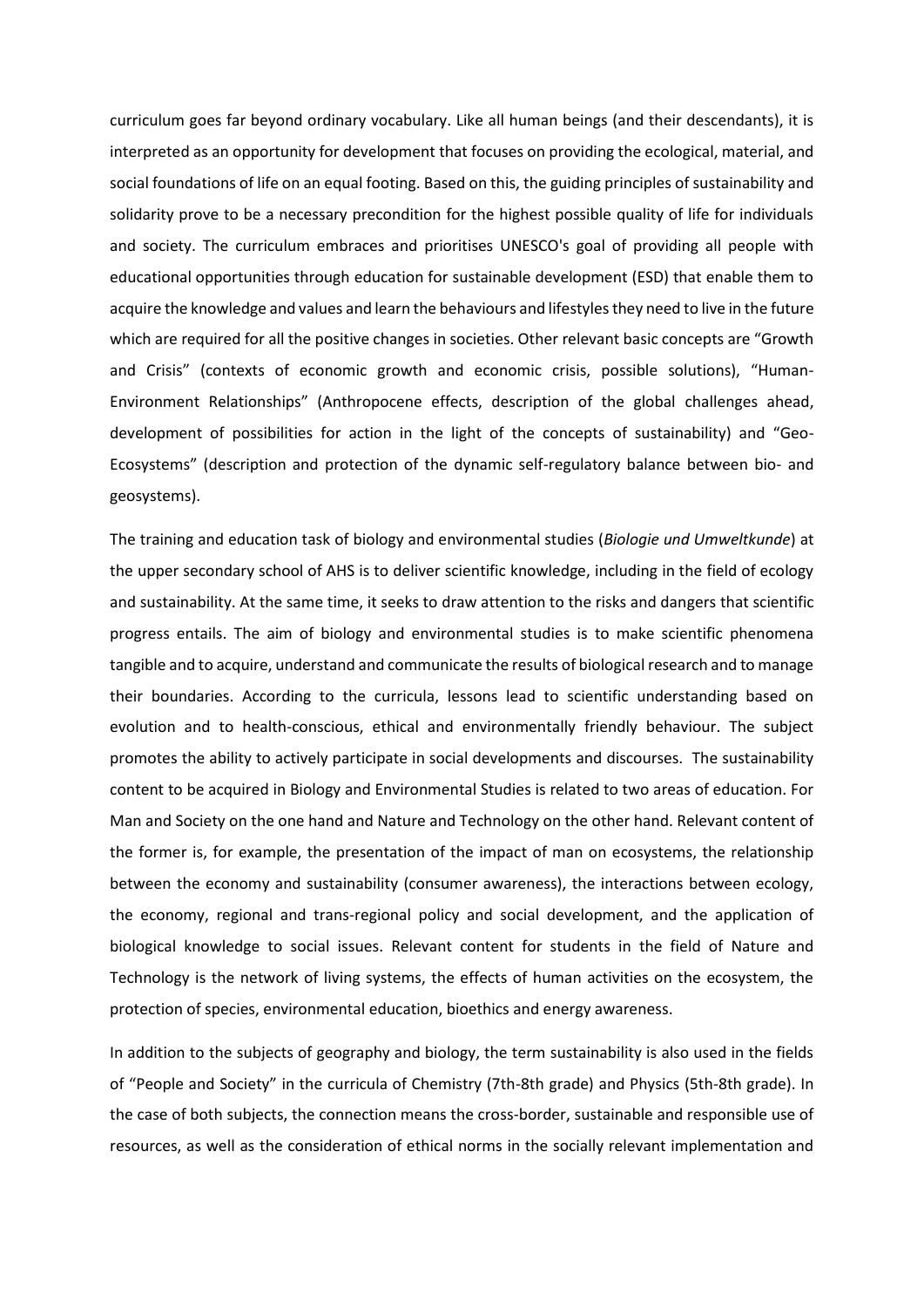utilization of the acquired knowledge. In the case of physics, the development of critical thinking on social problems (e.g. climate change, energy, mobility) also appears.

Finally, sustainability is also present in the subject of Household Budgeting and Nutrition studies (Grades 5-6, Grades 9-10), which aims to review existing lifestyles and eating habits in order to ensure that students become health-conscious and environmentally conscious citizens.

In summary, **in Austria, although sustainability education is emphasized in higher education regulatory documents, it appears mainly as a cross-curricular topic and mostly only in the upper grades of AHS, while less in lower grades (primary schools), mainly with a traditional science and ecological focus.**

# ESD in other European countries

#### Germany

In the Federal Republic of Germany, the matter of education is divided between the federal government and states. The scope of the former's responsibilities is defined by the Basic Law *(Grundgesetz)*, and legislation in the field of education is almost exclusively the responsibility of the states *(Bundesländer)*.

In terms of learning paths, the German school system is extremely specialized and diverse like the Austrian one. After the primary school stage *(Grundschule)*, students can choose between Hauptschule, Realschule and Gymnasium. In the case of all three types of schools, the first two years (grades 5-6) are a so-called Orientation level *(Orientierungsstufe)*, which aims the orientation between different learning pathways and types of schools. In this research we examine the lower (5-10. grades) and upper grades (11-13. grades) of the secondary school. As upper secondary education is the highest level of education (aiming for participation in higher education), unlike other types of institutions, ISCED levels are divided between sections.<sup>35</sup>

Within the framework of the present research, it is not possible to examine curricula that differ from states to states. Instead, a more comprehensive picture can be obtained by examining the federal framework for sustainable development education, the 2nd edition of the Curriculum Framework for Sustainable Development, published in 2016. It is registered by the Federal Ministry of Economic Cooperation and Development and signed by all 16 federal German Ministries of Education.

<sup>35</sup> [https://eacea.ec.europa.eu/national-policies/eurydice/content/germany\\_en](https://eacea.ec.europa.eu/national-policies/eurydice/content/germany_en)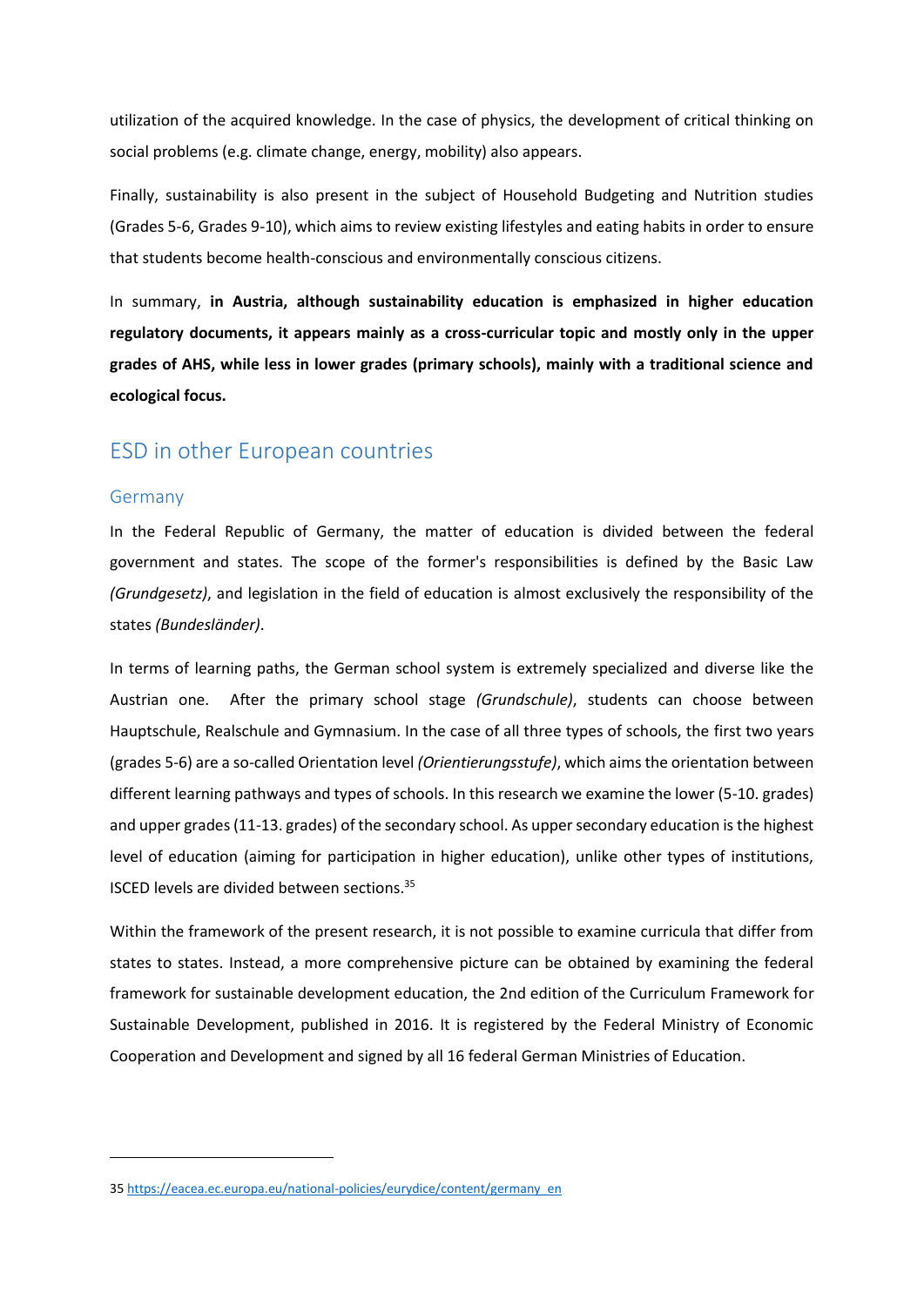The Framework Curriculum for Education for Sustainable Development is designed to support students in acquiring the right competencies in as many subjects as possible and to achieve sustainability in school, not only during lessons but also in school administration and management and teacher training. **With regard to ESD, Germany is pursuing a full-school approach.** The framework aims to provide a structural basis for ESD/global education for schools. It basically provides support for curriculum development, learning design, and standard setting and assessment.

Although it does not set mandatory learning objectives or contents and does not suggest chronologies or specific learning methods (these are developed in school curricula), at the primary and secondary level, it makes suggestions for the competencies to be developed, the thematic areas and content required for their development, and the standards for student performance.

For the time being, the framework focuses only on primary education and lower secondary education, for which it also proposes several subject-specific and inter-subject content and topics (optional, expandable, changeable). The aim of these are to develop students' competencies for sustainable living. Examining the proposed content areas and the areas of competence to be developed, it can be read that the framework is extremely competence-focused, aimed at educating active, globally and locally responsible, conscious citizens (like in most of examined countries).

**It's most striking feature can be grasped through the parallels between education for sustainability and education for global development. Its topics are not dominated by the protection of the natural environment. Equal emphasis is placed on social and economic issues and the challenges of 21st century (e.g. poverty, armed conflicts, migration), it focuses on global processes and contexts.**

#### Finland

In Finland, education is the responsibility of the Ministry of Education and Culture *(Opetus- ja kulturiministeriö)*. The primary school *(Perusopetus)* has an undivided structure that starts at the age of 7 and lasts for 9 years. For ISCED-2, primary school 7-9. for ISCED-3, secondary school *(Lukiokoulutus)* 10-12. grade corresponds to.

In the last 5 years, educational reforms have taken place and are taking place at both levels of education. In 2014, new primary school curricula were published, which were introduced on 7-9. grades in three steps in 2017-2018-2019.<sup>36</sup> The new upper secondary school curriculum was published by the Finnish National Agency for Education in November 2019 and will be introduced in August

<sup>36</sup> <https://www.oph.fi/fi/koulutus-ja-tutkinnot/perusopetus>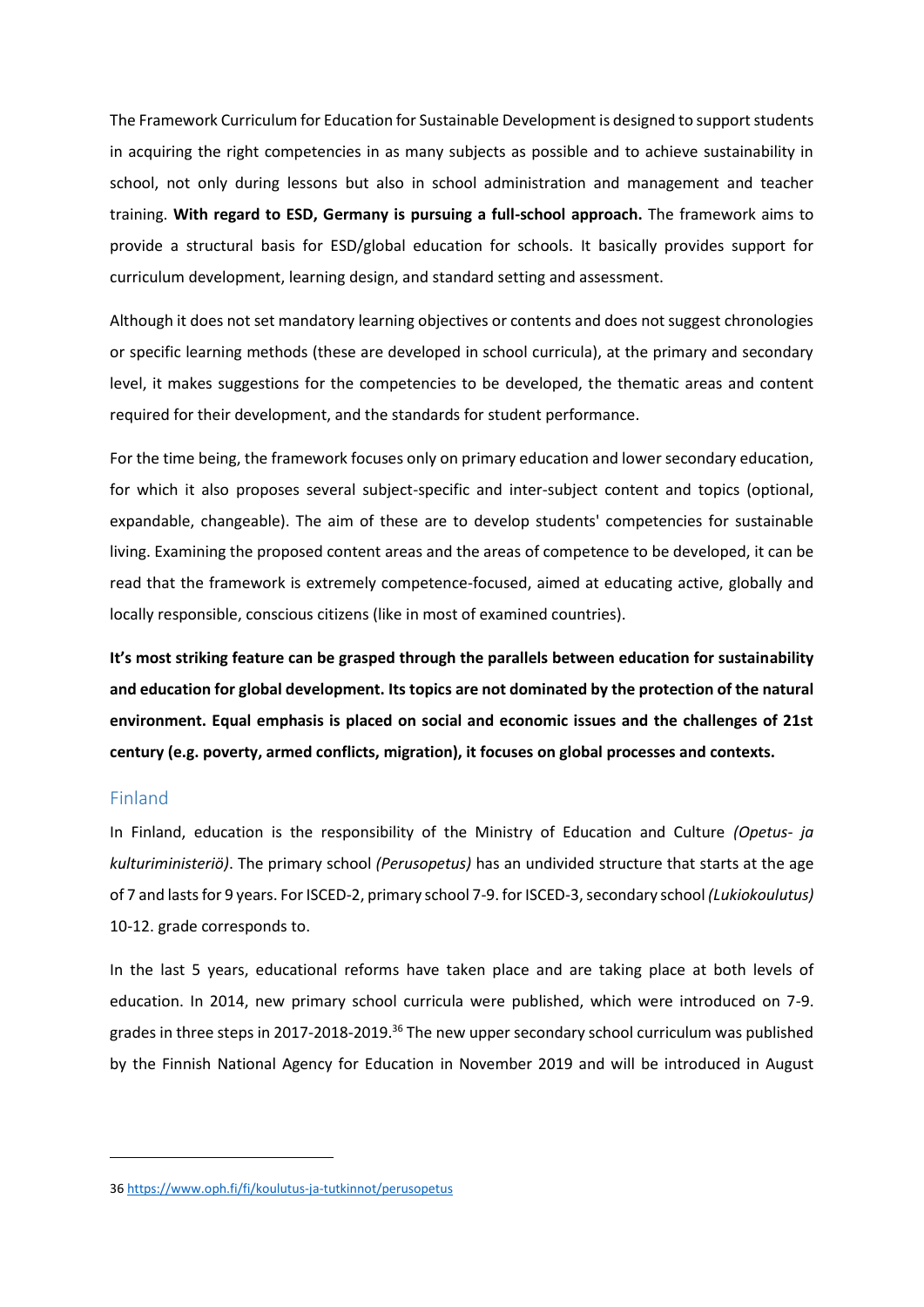2021.<sup>37</sup> The reforms aim, among other things, to support students' well-being and learning, to develop a wide range of competencies, to cross subject boundaries, to facilitate the transition to higher education and to build a sustainable future.<sup>38</sup>

As highlighted in the national monitoring report, the new curricula at both levels are highly ESD oriented.<sup>39</sup> As in the countries studied earlier, sustainability is present as transversal competence *(laaja-alainen osaaminen)*. Primary school contains 7 and high school contains 6 such areas of competence. Their task is to unify primary and secondary education, which are the common goals of the subjects. Although sustainability is present as a separate competence at both levels, the topic of sustainability is integrated into several competence areas. Finnish schools have an extremely high degree of local autonomy, as the National Core Curriculum also allows a large amount of freedom for schools to tailor their own curricula to local needs, although transversal competencies must be taken into account by all teachers in all subjects. 40

#### **Primary school curriculum**

Examining the primary school curriculum, it appears that ESD should play a significant role in the local curricula. The core curriculum emphasizes the need to take into account the changes in the life and environment of the school when reforming the education system, and to strengthen the role of the school in building a sustainable future.<sup>41</sup> To this schools also develop a sustainable development program (*kestävän kehityksen ohjelma)* when developing local curricula. These and similar thematic plans and programs (e.g. morning and afternoon action plan, equal opportunities plan, cultural education plan, etc.) are intended to complement and implement the curriculum. In addition, the **curriculum includes the need for** sustainability, more precisely a **sustainable lifestyle, as a core value in education**.

In line with the above, the core curriculum states that it is **the responsibility of primary education to ensure that education here promotes inclusion and a sustainable lifestyle, as well as a democratic society.** It should also encourage students to know, respect and protect human rights and contribute to creating the conditions for equitable and sustainable development through global education, in line with the United Nations Sustainable Development Goals.

<sup>37</sup> [https://www.oph.fi/en/statistics-and-publications/publications/core-curriculum-general-upper-secondary-schools](https://www.oph.fi/en/statistics-and-publications/publications/core-curriculum-general-upper-secondary-schools-nutshell)[nutshell](https://www.oph.fi/en/statistics-and-publications/publications/core-curriculum-general-upper-secondary-schools-nutshell)

<sup>38</sup> [https://www.oph.fi/sites/default/files/documents/curriculum-for-general-upper-secondary-schools-in-a-nutshell-](https://www.oph.fi/sites/default/files/documents/curriculum-for-general-upper-secondary-schools-in-a-nutshell-2020_0.pdf)[2020\\_0.pdf](https://www.oph.fi/sites/default/files/documents/curriculum-for-general-upper-secondary-schools-in-a-nutshell-2020_0.pdf)

<sup>39</sup> [http://www.unece.org/fileadmin/DAM/env/esd/Implementation/NIR\\_2018/Finland\\_NIR\\_2018.pdf](http://www.unece.org/fileadmin/DAM/env/esd/Implementation/NIR_2018/Finland_NIR_2018.pdf)

<sup>40</sup> [https://eacea.ec.europa.eu/national-policies/eurydice/content/finland\\_en](https://eacea.ec.europa.eu/national-policies/eurydice/content/finland_en)

<sup>41</sup> [https://www.oph.fi/sites/default/files/documents/perusopetuksen\\_opetussuunnitelman\\_perusteet\\_2014.pdf](https://www.oph.fi/sites/default/files/documents/perusopetuksen_opetussuunnitelman_perusteet_2014.pdf)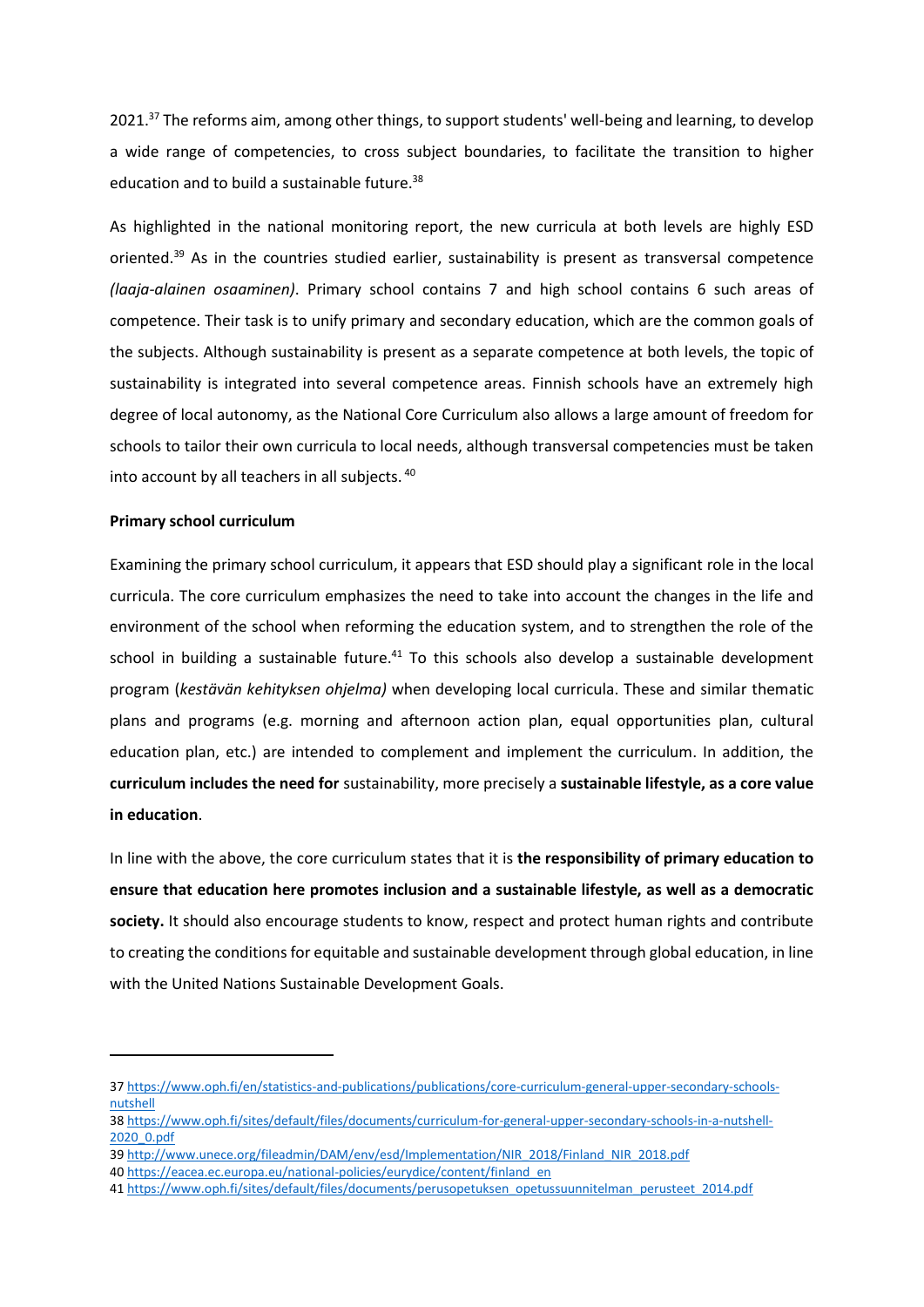Sustainability is also reflected in **national goals for teaching and education**. These objectives provide the basics of the curriculum and guide local curriculum development and school work. According to this, education should promote cooperation and responsibility, health and well-being, the development of good habits and sustainable development.

**Like Germany, Finland has a "whole school" approach.** One of the principles of the operating culture of schools is responsibility for the environment and orientation towards a sustainable future. According to this, teachers and students in schools take into account the need for a sustainable lifestyle in all their activities.

In their daily decisions and actions, they behave responsibly towards the environment, choosing sustainable solutions instead of harmful and wasteful practices. Students are involved in the design and implementation of a sustainable daily life. **The learning community, as the creator of the knowledge base of an eco-social society**, builds hope for a better future.

In the 7-9. grades students continue to build on the sustainable lifestyle and well-being they have previously learned and discuss the social, societal, and ecological conditions for sustainable development.

Through education, students gain knowledge through theory, practice and examples of how the different dimensions of sustainable development relate to each other and what a sustainable lifestyle means in practice. The core curriculum identifies a total of 7 comprehensive areas of competence.

Examining the description of the subjects, it can be seen that the subject integration of sustainability shows similarities with several countries (e.g. Austria, Hungary). Sustainability is most strongly present in traditional science subjects, ie biology, geography, physics and chemistry.

These are the subjects whose main responsibilities include education for sustainability. In addition, it is also present in the subjects of health studies, religion, ethics, social studies, music, arts, crafts, and household.

#### **Secondary school curricula**

Examining the new core curriculum, it is clear that, like primary school, the promotion of a sustainable lifestyle is emphasized in the curricula of secondary schools.<sup>42</sup> Its core values (*Arvoperusta*) include building a knowledge base for an economy that promotes the environment and the well-being of its citizens, as well as responsible action and international cooperation and global citizenship, in line with

<sup>42</sup> [https://www.oph.fi/sites/default/files/documents/lops\\_nuoret\\_verkko\\_docs.docx](https://www.oph.fi/sites/default/files/documents/lops_nuoret_verkko_docs.docx)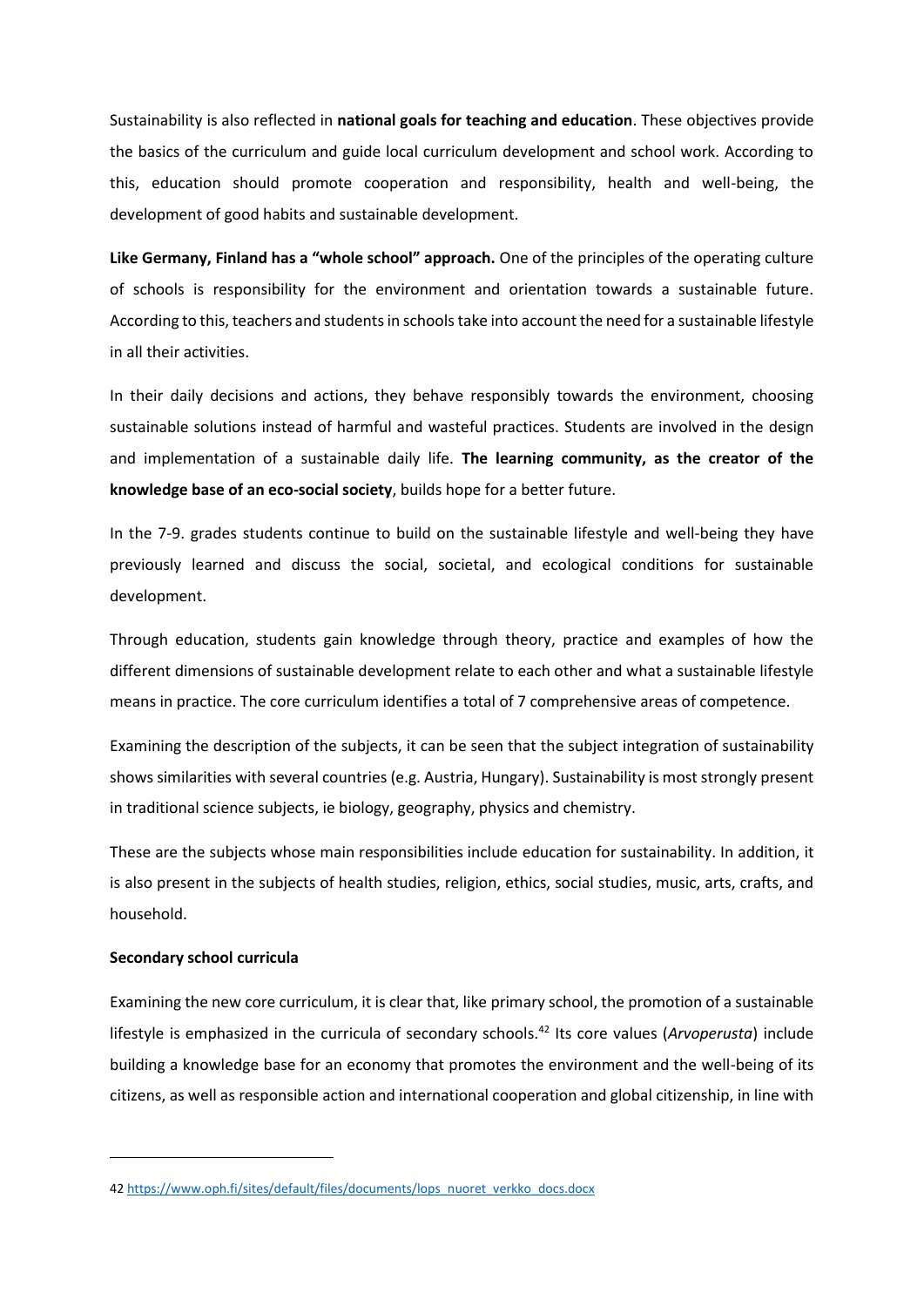the UN Sustainable Development Goals. Secondary education must provide an operating culture that creates a positive attitude, encourages learning and promotes a sustainable future.

Sustainability has also been included in transversal competencies. In terms of subject integration, like primary school, sustainability is manifested in a variety of subjects. It is also present in traditional natural sciences (biology, geography, physics, chemistry), social sciences (philosophy, psychology, history, social sciences, religion, ethics, health education) and other subjects like sport or visual arts.

Mostly of these in science subjects, including biology and geography. Central to biology is the construction of a sustainable future, the transmission of sustainable living and active citizenship, while geography examines the phenomena and interactions of nature, man and society. In addition, ESD is the task of the social sciences, of which sustainability is most significant in the social sciences and ethics.

Based on the above, it can be stated that in Finland, both in primary school and secondary school **ESD is integrated in a very complex way. From the operating culture, through local curricula, thematic programs, and transversal competencies, to the content of specific subjects and explicit and implicit (hidden) curriculum.**

**Another important feature is that the Sustainable Development Goals are strongly present** in the core curricula of both school levels compared to the other examined countries, **and eco-social society and civilization as a goal to be achieved have not been formulated anywhere else.**

#### Poland

In Poland, the Ministry of National Education *(Ministra Edukacji Narodowej)* is responsible for education. From the 2020-21 school year, changes will take place in the structure of education. The subject of the present research is primary school *(szkoła podstawowa)* 4-8. grade and the secondary school *(liceum ogólnokształcące)* providing general education 9-12. grade. While the former corresponds to ISCED 2, the latter to ISCED 3. Examining the list of subjects in primary and secondary school curricula, it can be stated that **there is no separate subject for sustainability education in Poland at any level of education.**

#### **ESD in primary school**

ESD in primary school is mainly in the 4th grade nature studies, then in 5-8. grade within the subjects of biology and geography. Contrary to most of the countries studied, it is not a cross-curricular topic, but the aims of primary education include developing an approach that respects the natural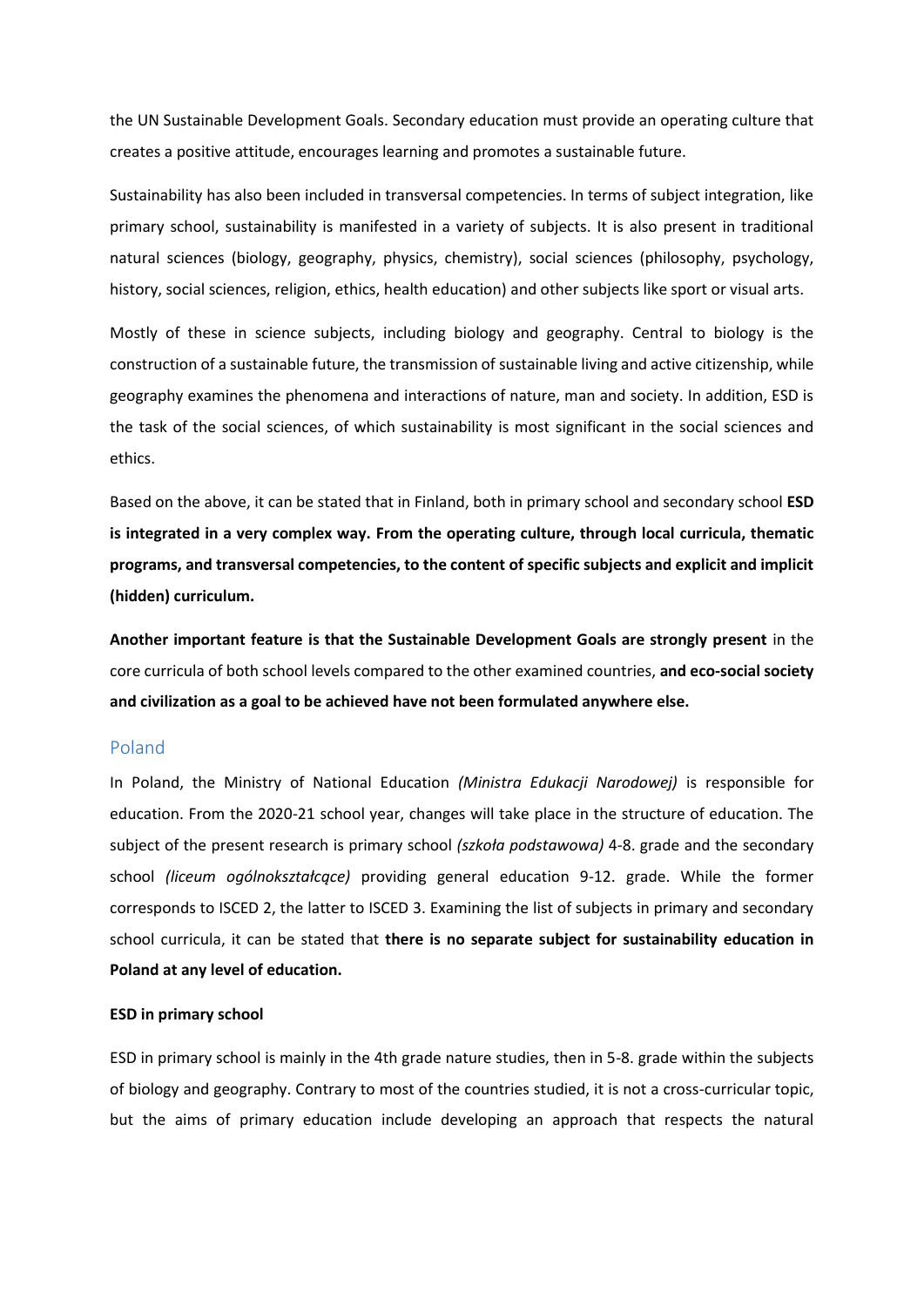environment, disseminating knowledge of the principles of sustainable development, encouraging action on the environment and developing interest in ecology.<sup>43</sup>

Although the term sustainability *(zrównoważony)* is not included in the description of the subject of nature studies, students base their knowledge on the protection of nature here. As confirmed by the UNECE ESD monitoring report, in the classes students develop their knowledge, skills and attitudes related to nature conservation: among other things, they get to know the forms, organizations, and areas of nature conservation of Poland, prepare for measures to protect the environment, man and nature, observe and identify places in their immediate environment that have been positively or negatively affected by human activity.<sup>44</sup>

Sustainability itself is already literally appearing in geography and biology. And although both subjects are more focused on science, in case of geography, in addition to the natural dimension, students learn about the economic and social context of sustainability, the relationship between man and the natural environment, and the concept of sustainable development. Within the framework of the subject, students will get acquainted with renewable and non-renewable energies and the related problems, the causes and consequences of natural and man-made disturbances in the ecological balance, and climate change, and the possibilities of solving their environmental responsibilities. At the same time, the subject of biology also presents the sustainable use of renewable and non-renewable resources, and the subject approaches environmental sustainability in terms of biodiversity and basic biological processes. (e.g., living conditions of living organisms and necessary environmental factors, intra- and inter-species competition, symbiosis, living and non-living elements of the ecosystem).

#### **ESD in secondary school**

Although ESD, like primary school, is mainly present in geography and biology classes, it is already much more prominent in secondary school, where students learn the human-environment-society relationship system not only locally but also globally. For example, they learn about sustainable practices in environmental and land management, practices to improve the quality of human life, and develop a sense of responsibility for their immediate and remote environment. In this context, the subject promotes an understanding of the need for rational farming practices and a sense of responsibility for local, regional, national and international natural and cultural values, as well as social solidarity, respect and empathy for other nations and ethnic groups, in line with patriotic, community and civic attitudes.

<sup>43</sup> <https://www.dziennikustaw.gov.pl/DU/2017/356>

<sup>44</sup> <https://www.unece.org/fileadmin/DAM/env/esd/10thMeetSC/Documents/Poland.pdf>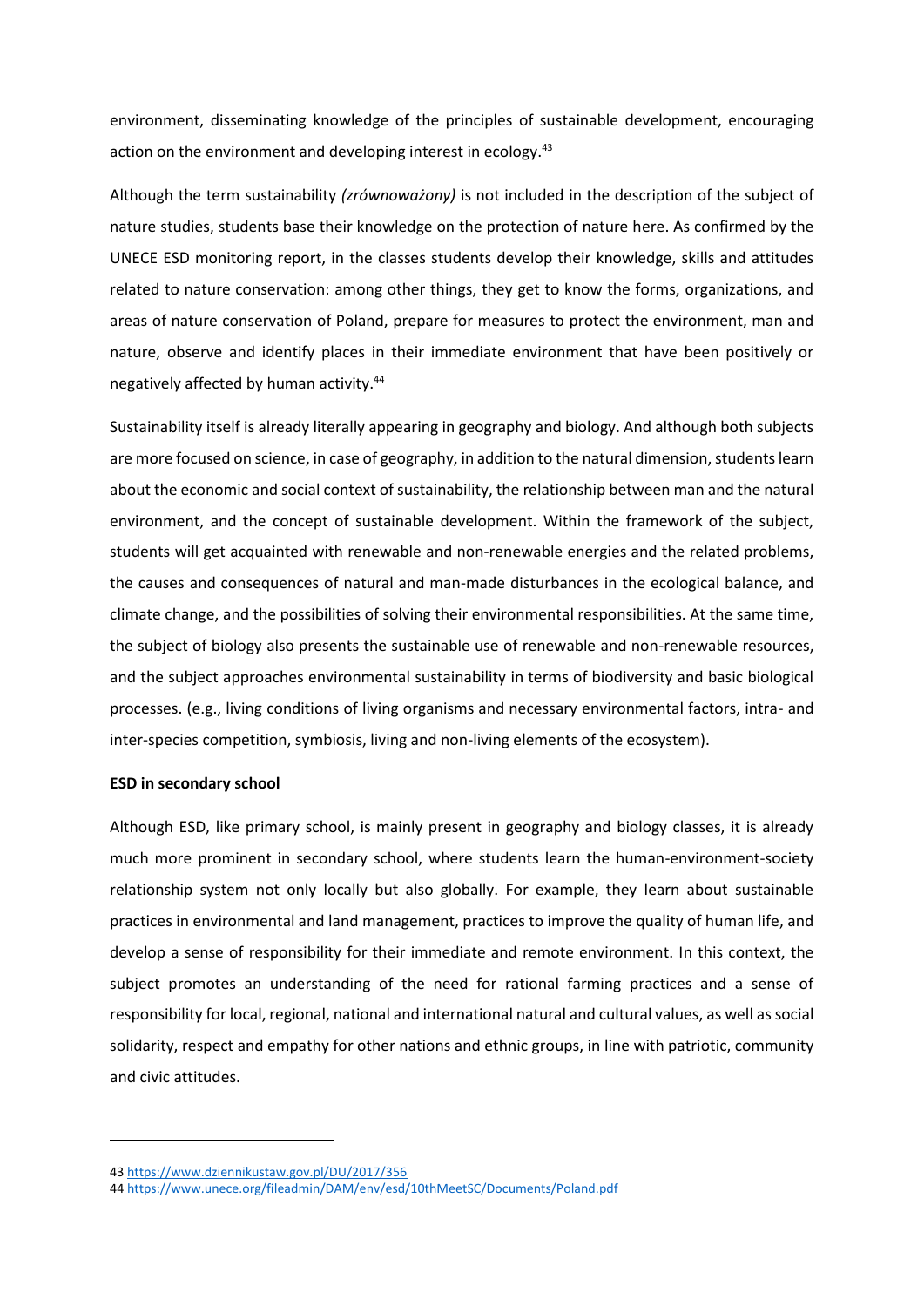Biology education emphasizes the importance of the rational management of natural resources, the adaptation to environmental change, and the importance of biodiversity as an indicator of sustainable development. Biology education aims to develop students 'respect and responsibility for the morethan-human world, to understand the need for sustainable use of resources, to ask analytical questions about the causes and consequences of environmental problems and threats, including the need for international cooperation to prevent environmental hazards.

In addition, high school students may encounter environmental issues in ethics classes, which also emphasize the need for sustainable development and the protection of biodiversity, examine the issue of the moral accountability of animals, formulate arguments to protect nature, and engage in environmental activities.<sup>45</sup>

Based on the above results, it can be said that, like most of the examined countries, **Poland does not have a separate subject for ESD, which is the task of traditional natural and social science subjects.**

## Czech Republic

In the Czech Republic, the Ministry of Education, Youth and Sport is responsible for education. ISCED level 2 is the upper secondary school *(Základní škola - Druhý stupeň)* 6-9. grade, ISCED 3 for high school 10-13. grade corresponds to.<sup>46</sup> Examining the curricula in general, it can be stated that, that **there is no separate subject for sustainability education in either primary or secondary school.**

**Environmental education is** present at both levels of education as **a cross-curricular topic** in several fields of education (e.g. Man and Nature, Man and Society), i.e. science (biology, chemistry, physics, geography and geology) and social sciences (basics of civil and social sciences, history, man and the world of work, health education). Based on these it can be read that **traditional topics appear in the curricula**, in the subject structures used by most examined countries.

In connection with structure, the term "sustainability" itself is literally present in the primary school curriculum only in the subjects of geography and chemistry. In secondary school also in the subjects of geography and geology. This may be due to the fact that both curricula are relatively old, dated 2007, so they use the older term, "environmental education", are less innovative and complex and have less global education than the German framework curricula. Nevertheless, it is positive that through the development of civic key competencies, the development of a civic-minded, decision-makingconscious civic in the creation of a sustainable society appears in both curricula.

<sup>45</sup> <https://www.dziennikustaw.gov.pl/DU/2018/467>

<sup>46</sup> [https://eacea.ec.europa.eu/national-policies/eurydice/content/czech-republic\\_en](https://eacea.ec.europa.eu/national-policies/eurydice/content/czech-republic_en)